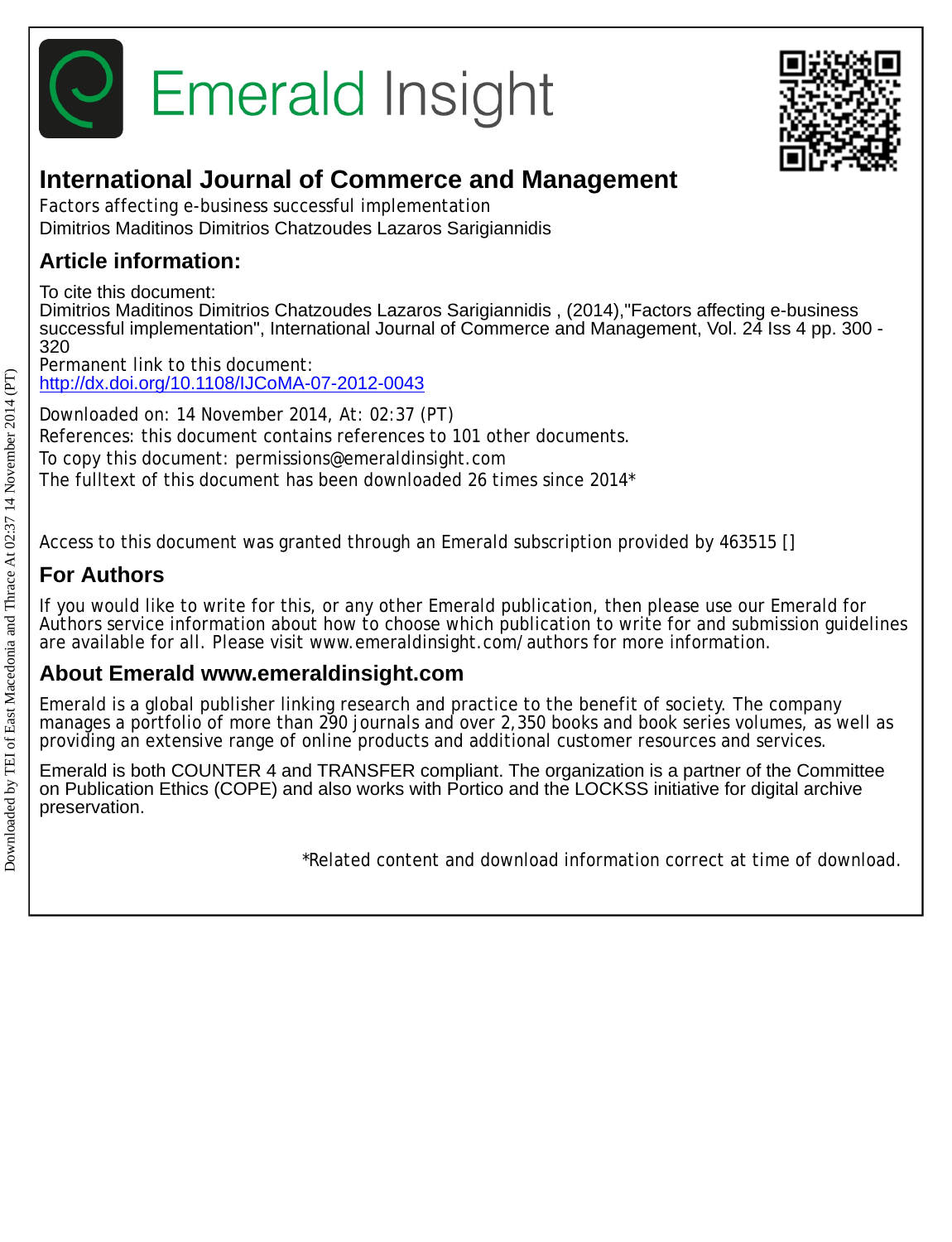

The current issue and full text archive of this journal is available at **www.emeraldinsight.com/1056-9219.htm**

IJCOMA 24,4

**300**

# **Factors affecting e-business successful implementation**

Dimitrios Maditinos, Dimitrios Chatzoudes and Lazaros Sarigiannidis

*Department of Business Administration, Technological Educational Institute of Kavala, Kavala, Greece*

#### **Abstract**

**Purpose** – The present study aims to investigate the impact of organizational capabilities in the successful implementation of e-business. More specifically, the study proposes a three-dimensional conceptual framework, including "organizational learning capabilities", "knowledge management capabilities" and "organizational readiness". Such a multidimensional approach has randomly been explored in the existing literature, making the examination of the proposed conceptual framework an interesting research topic.

**Design/methodology/approach** – The proposed conceptual framework was tested on a sample of Greek companies with an online involvement. Information System executives were used as key respondents. The final sample consisted of 213 companies. The reliability and the validity of the newly developed questionnaire were thoroughly examined. Empirical data were analyzed using the "structural equation modeling" technique.

**Findings** – The results of the study reveal that "training availability", "knowledge level" and "knowledge sharing" are the most significant factors for successfully implementing e-business. Moreover, "firm size" seems to be another important determinant. On the other hand, "technical expertise", "knowledge accumulation" and "knowledge application" were not found to have a statistically significant impact on the implementation of e-business.

**Research limitations/implications** – A limitation stemming from the implemented methodology is the use of self-report scales to measure the constructs of the proposed model. Moreover, the present paper lacks a longitudinal approach, as it is cross-sectional and provides a static picture of e-business implementation.

**Practical implications** – The paper makes an analytical effort to point out areas that companies should emphasize to successfully implement e-business and, therefore, harvest its potential benefits. Certain practical implications are offered in the final part of the paper.

**Originality/value** – The paper proposes an enhanced conceptual framework that examines vital issues concerning the successful implementation of e-business, thus providing valuable outcomes for decision-makers and academics. Moreover, the results of the study may be generalized in other developed countries whose economy faces similar significant challenges as Greece (e.g. Spain, Italy, Portugal, Ireland, etc.).

**Keywords** E-business implementation, Organizational learning, Knowledge management, Empirical research, Structural equation modeling, Greece

**Paper type** Research paper

#### International Journal of Commerce and Management Vol. 24 No. 4, 2014 pp. 300-320 © Emerald Group Publishing Limited 1056-9219 DOI 10.1108/IICoMA-07-2012-0043

#### **1. Introduction**

The immense development of technology has brought dramatic changes to business structure. More specifically, the Internet has become an important alternative distribution channel for goods and services [\(Babbar](#page-16-0) *et al.*, 2008; [DeYoung](#page-17-0) *et al.*, 2007;

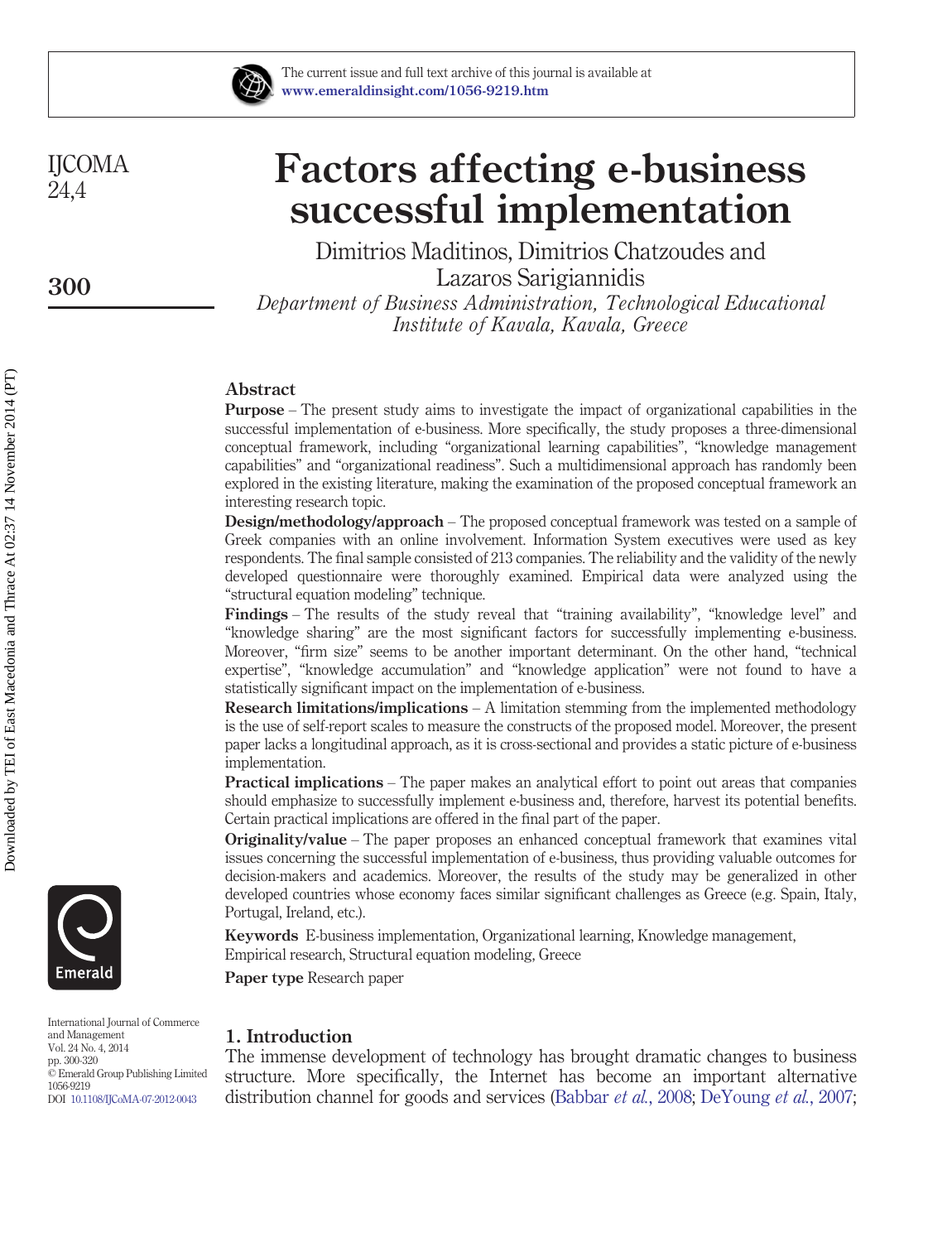[Mainetti](#page-19-0) *et al.*, 2012). E-business is defined as the procedure of conducting business through the use of the Internet and computerized technology [\(Dubelaar](#page-17-1) *et al.*, 2005; [Hertwig, 2012\)](#page-18-0). It is an online activity that brings together employees, collaborators, suppliers and customers, whilst having the creation of value as its primary goal [\(DuPlessis and Boon, 2004;](#page-17-2) Lai *et al.*[, 2012\)](#page-19-1). Moreover, e-business improves operation efficiency and increases the reach of organizations [\(Ash and Burn, 2003;](#page-16-1) [Bordonaba-Juste](#page-16-2) *et al.*, 2012a).

However, the establishment and the successful implementation of e-business is a really challenging matter. Thus, one has to take under serious consideration issues like strategy making and cooperating with partners that are involved in the e-business operation [\(Sauer and Willcocks, 2003;](#page-20-0) Lee *et al.*[, 2003\)](#page-19-2). Moreover, security matters related to data access have to be taken care of, as data exchange among e-business partners has to be controlled [\(Davidson, 2001\)](#page-17-3). Additionally, knowledge creation and customer satisfaction are important matters for an e-business implementation process [\(Huang](#page-18-1) *et al.*, 2008; Lai *et al.*[, 2012;](#page-19-1) Yeh *et al.*[, 2012\)](#page-21-0).

The present study investigates the role of certain "organizational capabilities" in the successful implementation of e-business. According to Lee *et al*[. \(2007\),](#page-19-3) organizational capabilities are constituted by "organizational learning capabilities" and "knowledge management capabilities". The first include "training availability", "technical expertise" and "knowledge level", while the latter include "knowledge accumulation", "knowledge application" and "knowledge sharing". Moreover, other significant organizational factors are incorporated in the research model of the study (firm size, chief executive officer [CEO]'s knowledge). Such a multidimensional approach has randomly been explored in the existing literature, thus, making such an examination a futile field of research.

The proposed conceptual framework (research model) was empirically tested with the use of a structured questionnaire. The structural equation modeling (SEM) technique was used for testing the hypotheses of the study, while various other techniques were utilized for the verification of the validity and the reliability of the questionnaire.

The proposed conceptual framework was tested on a sample of Greek companies from various economic sectors. The only criterion for participating in the empirical study was the online involvement of the sample company (use of e-business practices). Certain characteristics of the Greek economy make its investigation valuable for international readers:

- Greece is a country that has yet to reach its full potential considering the implementation of e-business practices (therefore, results could be generalized and could prove interesting for other countries with the same characteristics).
- Greece is a country in the European Union that faces serious fiscal and economic problems, similar to Ireland, Spain, Portugal and Italy (therefore, Greek companies are forced to use e-business as a tool for reducing costs).
- Not many studies adopting such a conceptual framework have been conducted in Greece, or other countries with similar characteristics (once again, the conclusions and practical implications of the study may be of value for companies of other economies).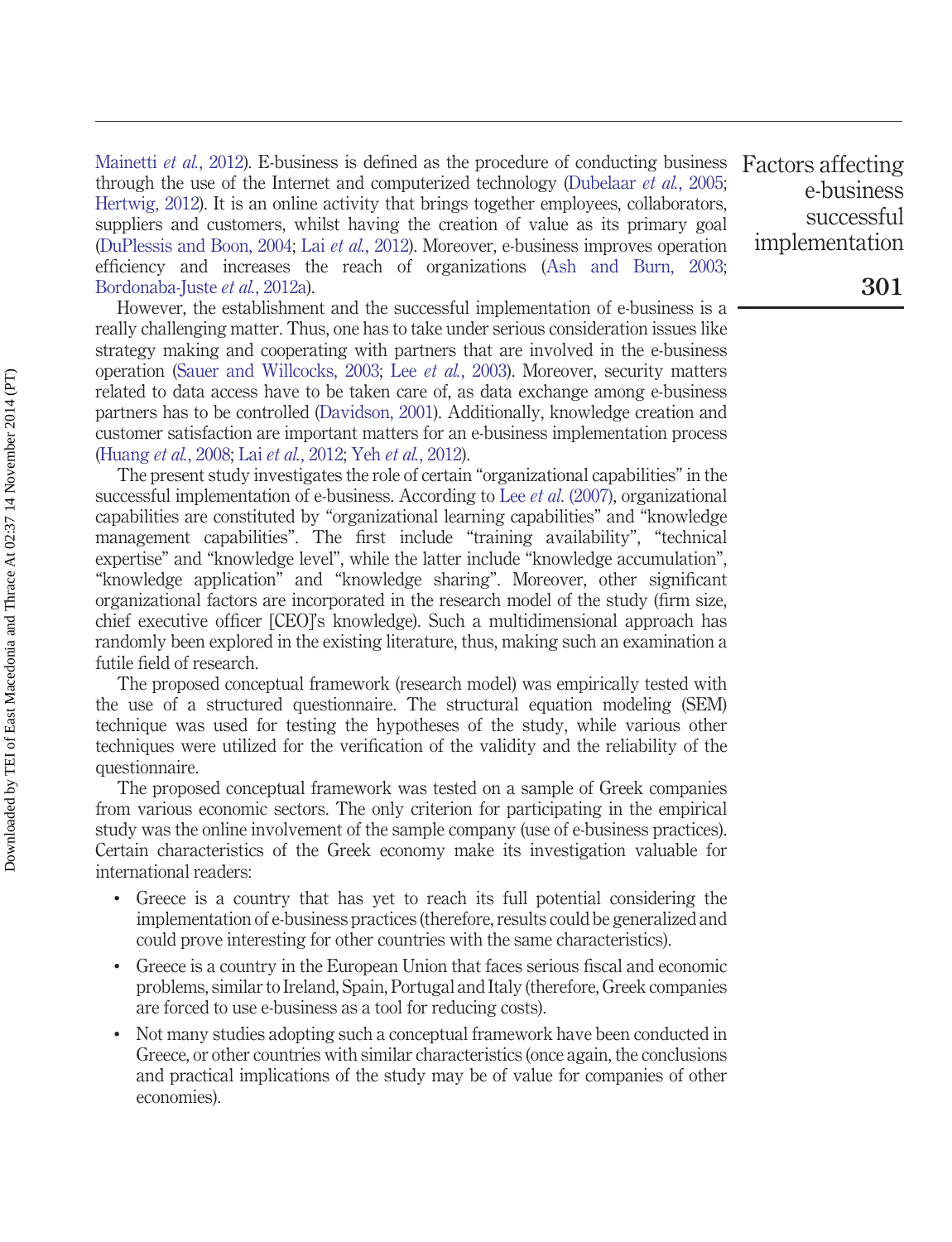Finally, as a further step, other similar studies may be conducted in European, or other, countries, so a comparison of the results may be possible. IJCOMA

#### **2. Literature review**

E-business competitiveness is closely related to managerial capabilities and decisions [\(Harbone and Johne, 2003\)](#page-18-2). Hence, leadership has been introduced as an essential component of e-business successful implementation [\(Horner-Long and Schoenberg,](#page-18-3) [2002\)](#page-18-3). Managers are obliged to act accurately, make strategic decisions and succeed in creating loyal customers [\(Aragon-Correa](#page-16-3) *et al.*, 2007). Additionally, e-business managers have to be capable of acquiring information regarding market needs, analyze this information thoroughly and utilize it by producing innovative goods and services [\(Bordonaba-Juste](#page-16-4) *et al.*, 2012b; [Clark and Fincham, 2002;](#page-17-4) [Whittle, 2006;](#page-20-1) [Heusinkveld](#page-18-4) *et al.*[, 2009\)](#page-18-4). Furthermore, the existence of ethical leadership, mostly known as e-ethical, becomes day by day a matter of great importance for successful e-business implementation [\(Flanes, 2001;](#page-17-5) [Fernback, 1997;](#page-17-6) [Pastoriza, 2008\)](#page-20-2).

E-business collaboration and interaction with partners and other companies is a crucial factor determining successful implementation in the highly competitive market environment [\(Bhakoo and Chan, 2011;](#page-16-5) Lee *et al.*[, 2003;](#page-19-2) [Wiengarten](#page-20-3) *et al.*, 2012). Online collaboration among e-businesses is a major factor that helps companies respond quickly to customer needs and, thus, contribute to the offering of high-quality goods and services [\(Kervenoael](#page-19-4) *et al.*, 2009; [Harris, 2008\)](#page-18-5).

Additionally, another important factor for successful e-business implementation is the characteristics and the behavior of its employees [\(Lai and Ong, 2010;](#page-19-5) [Nelson, 1996\)](#page-20-4). Therefore, an e-company needs to focus on employee training to properly valuate and enhance employee productivity and, thus, affect e-business productivity process and operation (Lee *et al.*[, 2007\)](#page-19-3). According to [Pfeffer \(1994\),](#page-20-5) Human Resources is the most important element of an effective e-business implementation.

According to [Baker and Sinkula \(2005\),](#page-16-6) an e-business has to be market oriented to succeed in creating and maintaining a competitive advantage. Market orientation is indeed closely related to customers' behavior [\(Kohli and Jaworski, 1990\)](#page-19-6). Constant changes occurring in the overall social and financial sectors influence customer behavior significantly. A system that understands and predicts these changes is a successful component of e-business [\(Dennis](#page-17-7) *et al.*, 2009; [Dittmar and Drury, 2000;](#page-17-8) [Kacen](#page-18-6) [and Lee, 2002;](#page-18-6) [Rook, 1987\)](#page-20-6).

Additionally, security is being recognized as an important element for successful e-business implementation. The tremendous expansion of information sharing through electronic channels has made online customers very skeptical regarding security matters for their data privacy [\(Bhakoo and Chan, 2011;](#page-16-5) [Davidson, 2001\)](#page-17-3). Customers' confidence when using online channels is a crucial factor that contributes to successful e-business implementation [\(Kervenoael](#page-19-4) *et al.*, 2009). E-business continuity and readiness to provide services in a proper way, coming as a result of a well established organizational environment, assists in minimizing or avoiding operational faults [\(Avizienis](#page-16-7) *et al.*, 2000).

Moreover, innovation has been introduced as an important element for the successful implementation of e-business and its competitive strength [\(Hamel, 2001;](#page-18-7) [Christensen,](#page-17-9) [1997,](#page-17-9) Tseng *et al.*[, 2007;](#page-20-7) Bello *et al.*[, 2004\)](#page-16-8). Particularly, innovation consists of the inventions an e-business can make, R&D and its ability to develop effectively the

24,4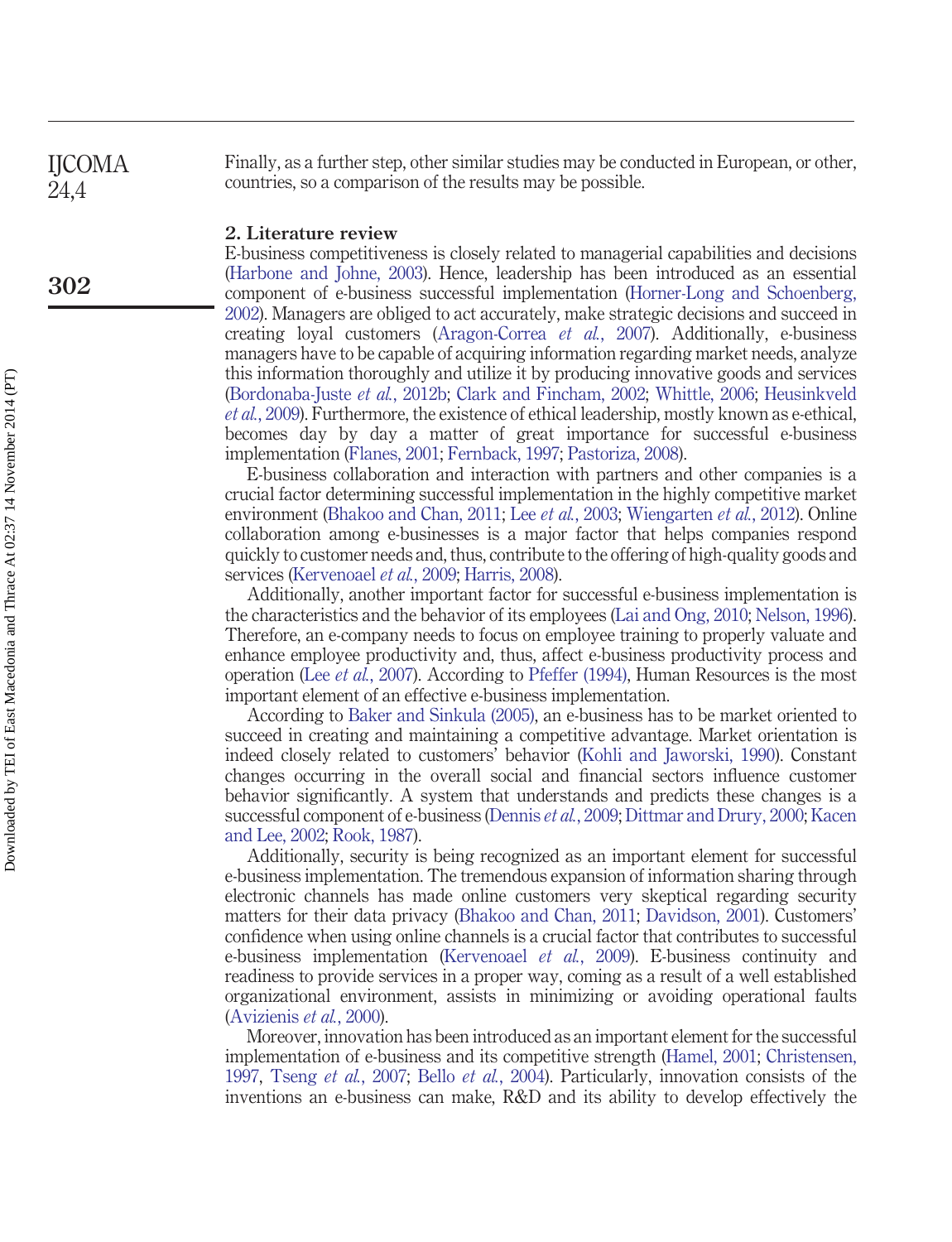productive procedure. E-business capability of inventiveness composes a basic and critical measure for its creative ability (Lai *et al.*[, 2012;](#page-19-1) [Laitinen, 2002;](#page-19-7) [Chang, 2001\)](#page-17-10).

According to [Hsu and Fang \(2009\),](#page-18-8) the basis for the creation of a competitive advantage for an e-business is closely related with intellectual capital. Intellectual capital includes all the characteristics that define the structure of an e-business, such as capabilities, working conditions, technology and processes. Intellectual capital, when related with organizational capabilities, contributes to the creation of a competitive advantage [\(Harris, 2008;](#page-18-5) Tsai *et al.*[, 2011\)](#page-20-8).

A market-oriented e-business has to be innovative and constantly ready to breakthrough and deal with constant market challenges. Therefore, the implementation of e-business has to be supported by qualified technology experts. Thus, new technology is very important for enabling an e-business to achieve its goals [\(Onetti](#page-20-9) *et al.*, [2012;](#page-20-9) [Day, 1999;](#page-17-11) [Lee and Kim, 2009\)](#page-19-8). The introduction of new and advanced technology systems affects the evolution of the activities of an e-business, its internal structure and its information management process [\(Borges](#page-16-9) *et al.*, 2009).

However, due to existing competition of online markets, an e-business is forced to be innovative and flexible in response to the continuously changeable and unstable electronic environment. Therefore, strategy making is observed as an important factor for success of an effective e-business operation [\(Onetti](#page-20-9) *et al.*, 2012; [Sauer and Willcocks,](#page-20-0) [2003;](#page-20-0) Yeh *et al.*[, 2012\)](#page-21-0).

All the above described factors have been introduced by various scholars to predict successful e-business implementation. Despite that these studies are analytical and extensive, the current literature has failed to thoroughly examine organizational and knowledge management capabilities that have an effect on e-business implementation [\(Bordonaba-Juste](#page-16-2) *et al.*, 2012a, [2012b;](#page-16-4) [Huang](#page-18-1) *et al.*, 2008; [Lai and](#page-19-5) [Ong, 2010;](#page-19-5) Lai *et al.*[, 2012;](#page-19-1) [Lee and Kim, 2009;](#page-19-8) Wu *et al.*[, 2011\)](#page-21-1). The present study focuses on these two dimensions, broadening the scope of the stream of research. Moreover, the present study incorporates other important organizational factors in its proposed conceptual framework (Wu *et al.*[, 2003;](#page-21-2) Jeon *et al.*[, 2006;](#page-18-9) [Chang, 2009;](#page-17-12) Wu *et al.*[, 2011;](#page-21-1) Yeh *et al.*[, 2012\)](#page-21-0).

E-business successful implementation is used as the dependent factor of the present study [\(Figure 1\)](#page-5-0). The mainstream of recent research has also adopted such an approach [\(Bradford and Florin, 2003;](#page-16-10) [Chong](#page-17-13) *et al.*, 2009; Lee *et al.*[, 2007;](#page-19-3) [Lin, 2008\)](#page-19-9). Additionally, various other studies have examined factors such as "intention to use e-business" [\(Lai](#page-19-10) [and Yang, 2009\)](#page-19-10), "likelihood of e-business adoption" [\(Hertwig, 2012\)](#page-18-0), "e-business diffusion" [\(Lin and Lin, 2008\)](#page-19-11), "e-business satisfaction" (Lai *et al.*[, 2012\)](#page-19-1), "organizational performance" (Wu *et al.*[, 2011\)](#page-21-1), "collaboration with suppliers" [\(Andreu](#page-16-11) *et al.*, 2010; [Zhao](#page-21-3) *et al.*[, 2008\)](#page-21-3) and "organizational change" [\(Bordonaba-Juste](#page-16-4) *et al.*, 2012b).

The successful implementation of e-business has a significant impact on firm performance in terms of downstream markets (suppliers), internal operations (inter-organizational cooperation) and upstream procurement (customers) [\(Zhu, 2004\)](#page-21-4). Hence, this factor has been chosen as the dependent factor of the present study. Moreover, the ambiguous measurement of various other performance measures, such as growth and customer satisfaction, underline the necessity to use a dependent factor that would be easy to measure, thus, avoid creating any confusion among the participants of the study.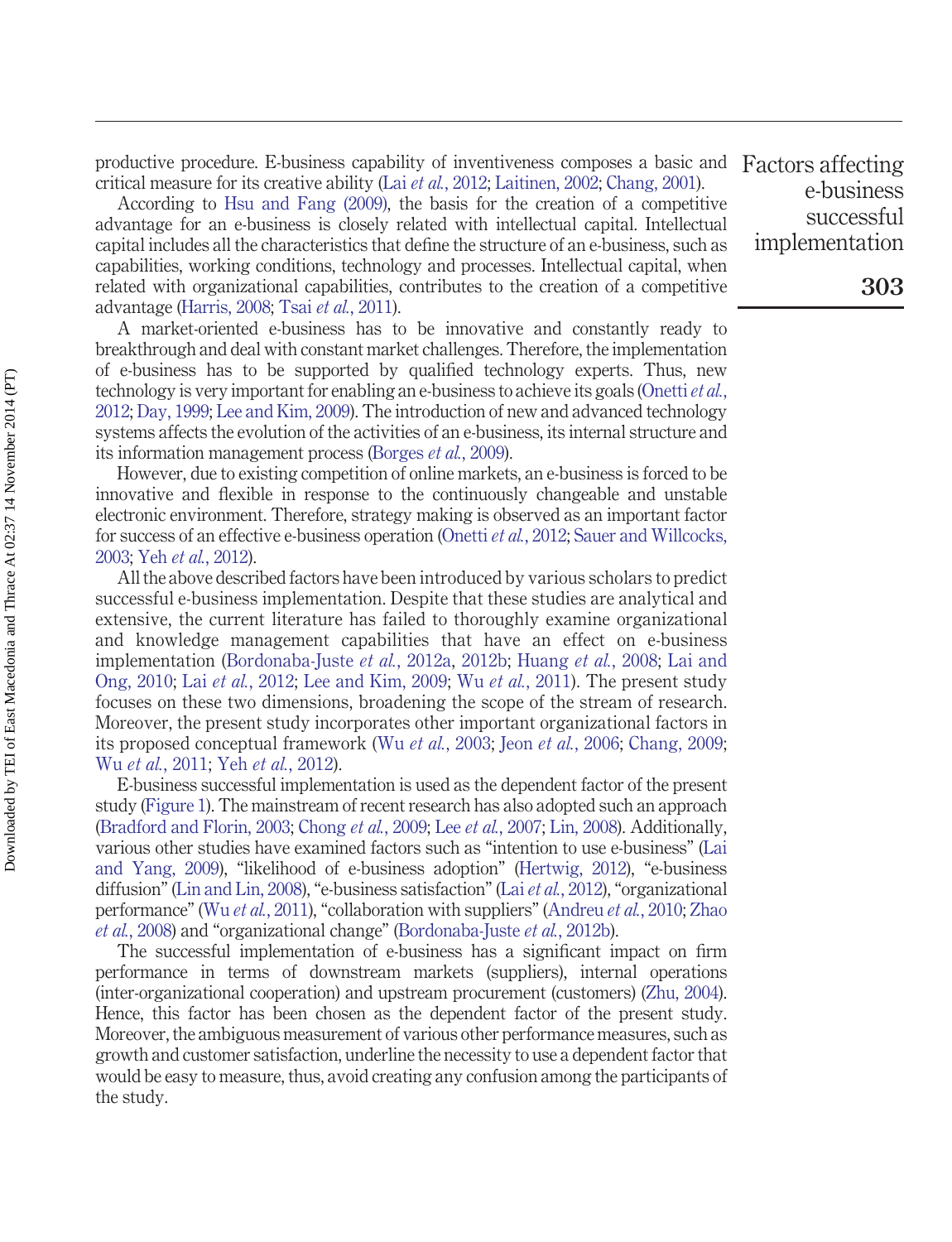

#### <span id="page-5-0"></span>**3. Conceptual framework**

The research model (conceptual framework) of the present study is based on organizational capabilities theory (incorporating the dimensions of organizational learning capabilities and knowledge management capabilities) and organizational readiness (incorporating factors such as firm size and CEOs knowledge). The proposed conceptual framework is based on the studies of Lee *et al.* [\(2007\),](#page-19-3) [Huang](#page-18-1) *et al.*, 2008; [Wu](#page-21-2) *et al*[. \(2003\),](#page-21-2) Jeon *et al*[. \(2006\),](#page-18-9) and [Chang \(2009\).](#page-17-12)

The model that was created examines eight independent factors that are classified in three main categories (or dimensions):

- (1) organizational learning capabilities;
- (2) knowledge management capabilities; and
- (3) organizational readiness.

These eight factors are:

- (1) training availability;
- (2) technical expertise;
- (3) knowledge level;
- (4) knowledge accumulation;
- (5) knowledge application;
- (6) knowledge sharing;
- (7) firm size; and
- (8) CEO's knowledge.

#### *3.1 Organizational learning capabilities*

Organizational learning is defined as the process by which an organization gains new knowledge about its environment, goals and processes [\(Schulz, 2006\)](#page-20-10). According to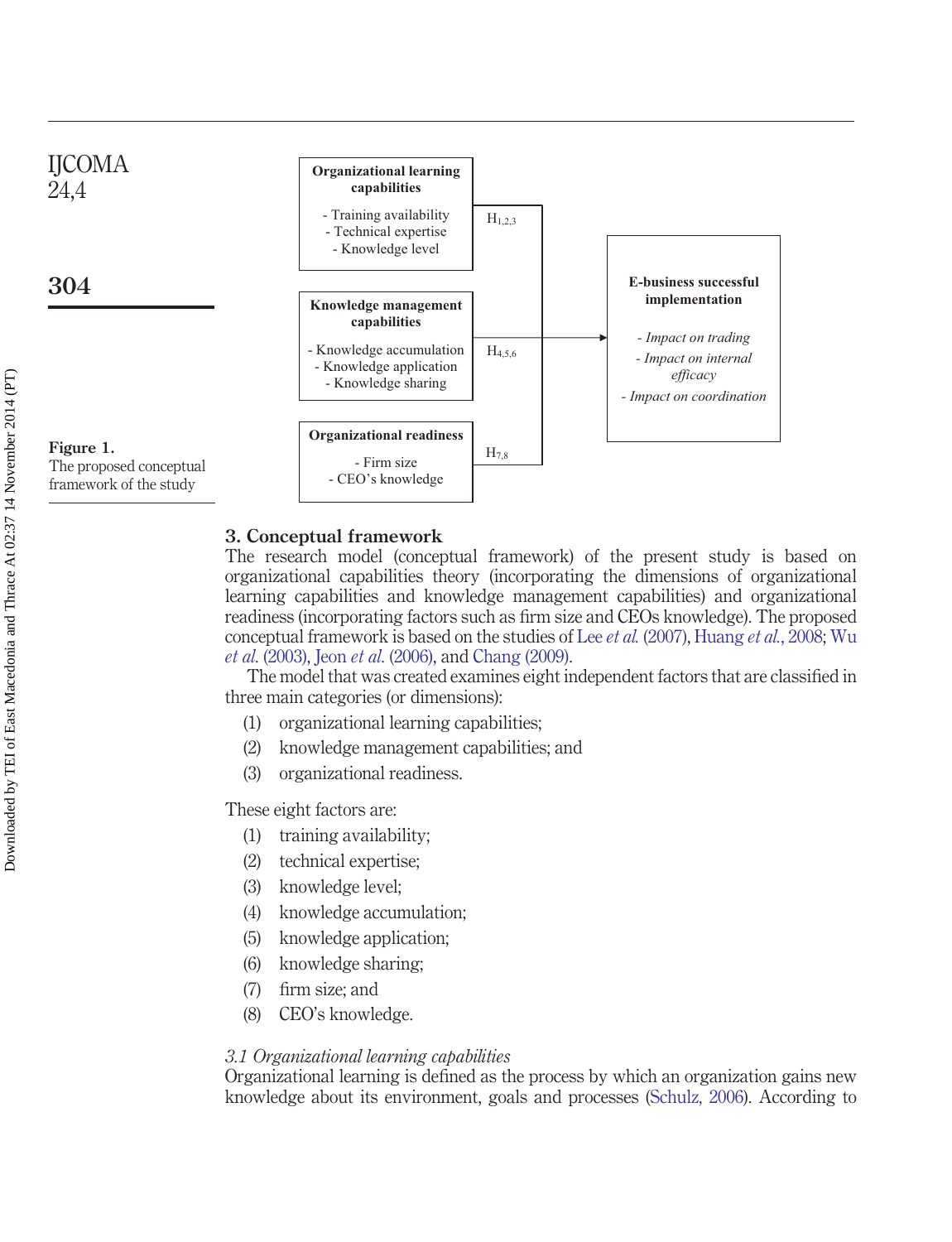[Harris \(2008\),](#page-18-5) organizational learning leads to the better implementation of e-business operations, achieved through the optimum use of knowledge. The ability of an e-company to be flexible and correspond to the continuously changing electronic environment depends largely on organizational learning. [Argyris and Schoen \(1996\),](#page-16-12) [Huber \(1991\)](#page-18-10) and [Zahay and Handfield \(2004\)](#page-21-5) underline the existence of a positive relationship between organizational learning and successful e-business implication. More specifically, organizational learning contributes to the employees' productivity and the development of the necessary capabilities for success in the new electronic trading environment [\(Cegarra-Navarro](#page-16-13) *et al.*, 2007).

Moreover, technology is a crucial factor contributing to organizational learning, as the development of online communication channels is of great assistance to e-businesses operations [\(Harris, 2008\)](#page-18-5). Additionally, intellectual capital is highly correlated with organizational learning [\(Lynn, 1999\)](#page-19-12). According to [Bozbura \(2004\)](#page-16-14) and [Johnson \(1999\),](#page-18-11) intellectual capital consists of three dimensions related to human, structural and relational capital, which are closely related to each other.

*3.1.1 Training availability and e-business implementation.* Training is suggested to be a crucial organizational learning factor that has an influence on e-business structural integration and efficacy [\(Gerwin and Kolodny, 1992\)](#page-17-14). As suggested by [Glass \(1998\),](#page-17-15) people nowadays cannot solely rely on their existing educational level. The continuous and rapid development of the Internet, and technology in general, forces employees to be constantly educated and acquire new knowledge related to their operational tasks [\(Park](#page-20-11) [and Wentling, 2007\)](#page-20-11). Therefore, the more training employees get, the more successfully e-business is utilized.

According to various authors, training programs should include members of all organizational levels (Zhao *et al.*[, 2008\)](#page-21-3). Moreover, e-business vendors should be encouraged to assist their employees in using e-business technologies, creating a stronger link between cooperating companies [\(Hertwig, 2012;](#page-18-0) Lai *et al.*[, 2012;](#page-19-1) [Lin and](#page-19-11) [Lin, 2008\)](#page-19-11). Training availability should be easily accessible and clearly structured, so that employees are aware of what they need to learn [\(Harris, 2008\)](#page-18-5).

Furthermore, training should be organized and provided centrally by the Human Resource department (if any) and aim at increasing employee familiarity with new technologies. Such training and education does not necessarily need to be formal, but may be undertaken in numerous forms (e.g. workshops, seminars, meetings, etc.) [\(Lai](#page-19-5) [and Ong, 2010\)](#page-19-5). More specifically, training should include the enhancement of skills that are necessary to interact with the e-business environment. These skills include the use of the available hardware and software of the organization (e.g. Internet, information systems, e-mails, etc.) [\(Lin, 2008;](#page-19-9) Zhao *et al.*[, 2008\)](#page-21-3):

*H1*. Training availability leads to successful e-business implementation.

*3.1.2 Technical expertise and e-business implementation.* Technical expertise within an e-business environment is defined as the degree of technical capabilities that are possessed by specialized employees. Thus, the contribution of this factor to e-business successful implementation is of great importance [\(Melville](#page-19-13) *et al.*, 2004). Nowadays, an increasing number of e-businesses employ experts and make research investments to collect and interpret information related to customers' needs and behavior [\(Helms](#page-18-12) *et al.*, [2008\)](#page-18-12). This practice enables an e-business to become more flexible and interact effectively with its clients [\(Helms](#page-18-12) *et al.*, 2008). Specifically, technology development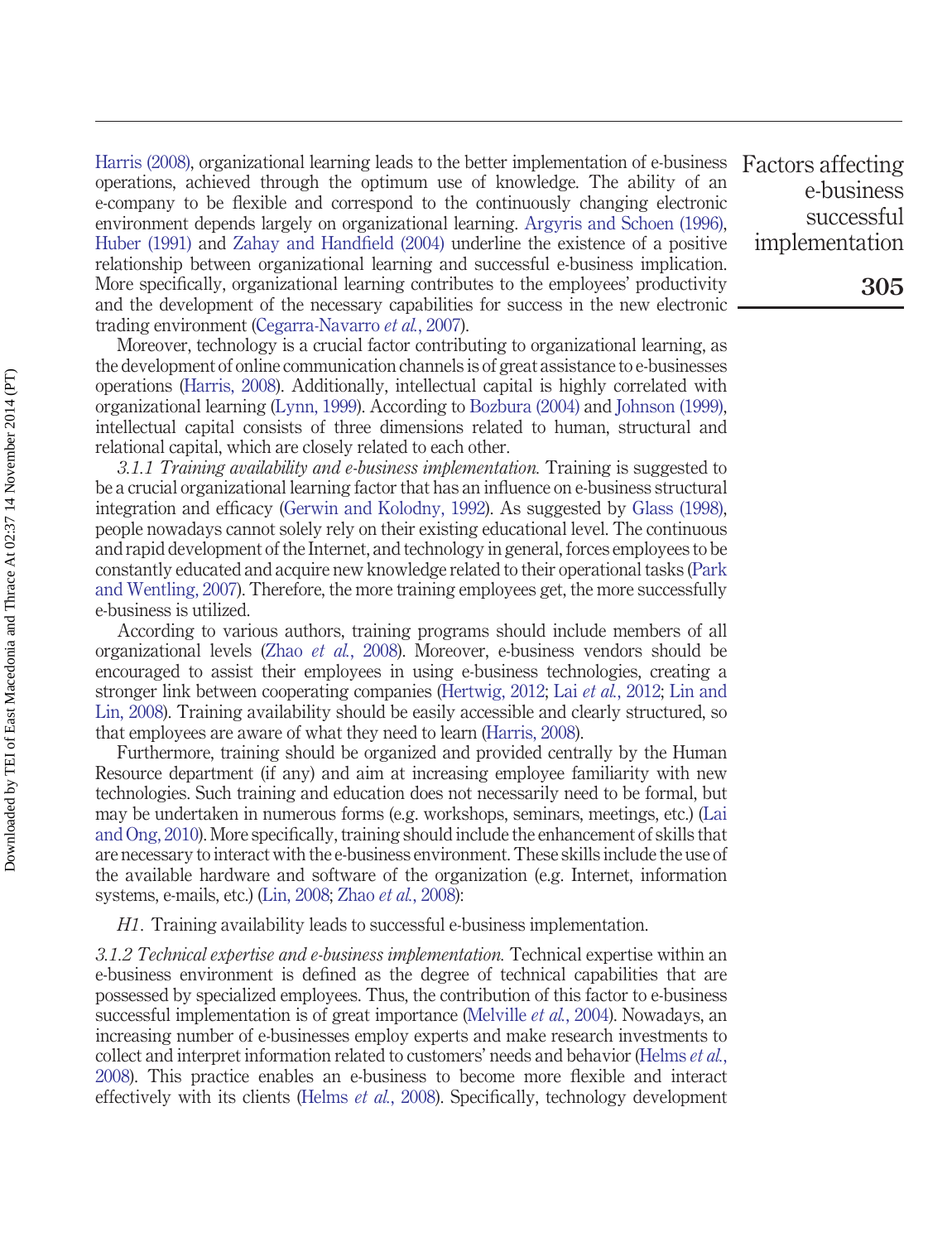| <b>IJCOMA</b> | within an e-business has a great effect on organizational learning and contributes to its |
|---------------|-------------------------------------------------------------------------------------------|
| 24,4          | process and innovation (Lee <i>et al.</i> , 2000):                                        |
|               |                                                                                           |

*H2*. Technical expertise leads to successful e-business implementation.

*3.1.3 Knowledge level and e-business implementation.* In the present study, knowledge level is defined as the sum of the technical and procedural e-capabilities that are inherent within an organization [\(DuPlessis and Boon, 2004;](#page-17-2) [Lin and Lin, 2008\)](#page-19-11). These integrated capabilities include Internet and communication skills, e-business diffusion skills, e-business know-how, collaboration with other e-business entities (suppliers and/or customers), etc.

Hence, knowledge level is closely related with the degree of employees' familiarity with e-business technology (Lee *et al.*[, 2007\)](#page-19-3). Moreover, their ability to comprehend and be involved with innovated Internet technologies is closely related to surpassing geographical boundaries and cooperating in a global environment [\(Lee and Kim, 2009\)](#page-19-8). Furthermore, the attitude toward computers and Internet technology reflects the employees' ability to further develop the results of their work [\(Ash and Burn, 2003\)](#page-16-1). This ability has a simultaneous effect on learning procedure [\(Horton](#page-18-13) *et al.*, 2001). [Gibbs and](#page-17-16) [Kraemer \(2004\)](#page-17-16) suggest that the know-how of an organization provides the ability to implement e-business successfully. Finally, familiarity with the Internet technology is a significant factor for coordination amongst e-companies [\(Lee and Kim, 2009\)](#page-19-8):

*H3*. Knowledge level leads to successful e-business implementation.

#### *3.2 Knowledge management capabilities*

According to [Davenport and Prusak \(1998\)](#page-17-17) and [Schreiber](#page-20-12) *et al*. (1999), knowledge is a crucial organizational factor that has to be managed on a continuous basis. Knowledge management is an important factor for the creation of a competitive advantage, which is the desirable outcome of a successful e-company [\(DeLong and Fahey, 2000\)](#page-17-18). Knowledge management is defined as the ability to collect, use and share information and is closely related to the profitability of an e-business [\(Xu and Ma, 2008\)](#page-21-6). According to [Harris](#page-18-5) [\(2008\),](#page-18-5) interaction and knowledge sharing among e-business partners is an element that promotes their mutual experiential learning process and, thus, is a very important asset for every company.

*3.2.1 Knowledge accumulation and e-business implementation.* Knowledge accumulation is recognized as the collection and the distribution of existing knowledge to the organizational context [\(Armbrecht](#page-16-15) *et al.*, 2001). The ability of an e-business to accumulate, preserve and continually develop knowledge contributes to the successful implementation of electronic systems [\(Xu and Ma, 2008\)](#page-21-6). According to [Dubelaar](#page-17-1) *et al.* [\(2005\),](#page-17-1) the accumulated knowledge has to be valuable and relevant to e-business operations to have a positive impact on the organization. Moreover, knowledge acquisition is claimed to produce intelligence and innovation and, thus, positively affects the trading success of e-businesses [\(Cegarra-Navarro](#page-16-13) *et al.*, 2007):

*H4*. Knowledge accumulation leads to successful e-business implementation.

*3.2.2 Knowledge application and e-business implementation.* Argote *et al*[. \(2003\)](#page-16-16) define knowledge application as the procedure through which accumulated knowledge is effectively utilized within the context of an organization. When it comes to the successful operation of an organization, knowledge application seems to be a factor with

**306**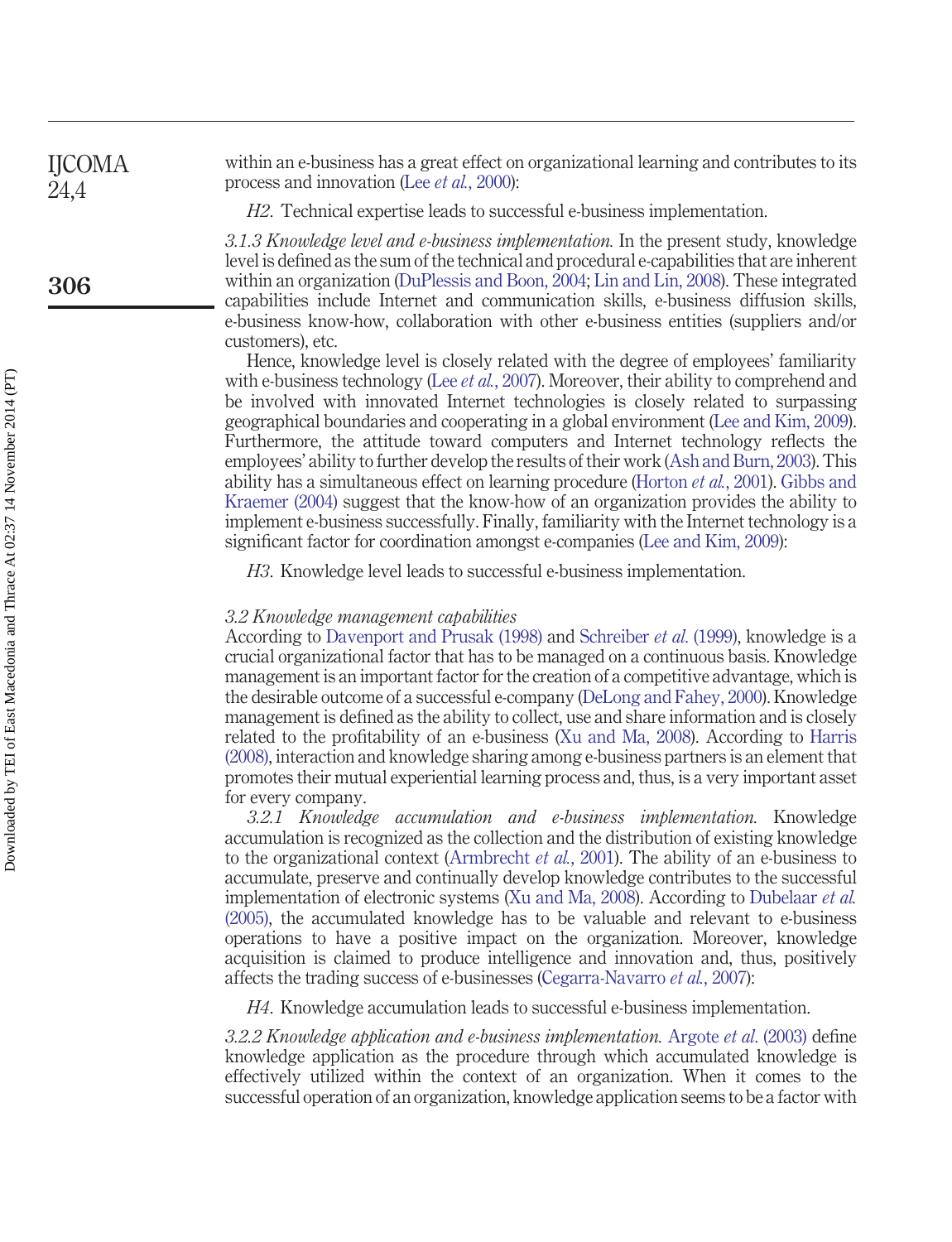even greater importance than knowledge creation [\(Grant, 1996\)](#page-17-19). According to Lee *[et al](#page-19-3)*. [\(2007\),](#page-19-3) an organization that enhances organizational knowledge application is more likely to implement e-business successfully:

*H5*. Knowledge application leads to successful e-business implementation.

*3.2.3 Knowledge sharing and e-business implementation.* Knowledge sharing can be defined as the collaboration among e-business units and entities in a manner that enhances productivity and profitability [\(DuPlessis and Boon, 2004\)](#page-17-2). Knowledge sharing increases the company's agility and contributes to its adjustment to the changeable online trading environment [\(Harris, 2008;](#page-18-5) [DuPlessis and Boon, 2004\)](#page-17-2). According to [Lee](#page-19-2) *et al*[. \(2003\),](#page-19-2) knowledge sharing is the vehicle through which organizations learn to abandon the traditional, old-fashioned philosophies and make drastic changes in their structure. Information has to be constantly available to all e-business entities so as to serve organizational needs and, thus, contribute to successful and profitable e-business implementation [\(Rajagopal, 2002\)](#page-20-13):

*H6*. Knowledge sharing leads to successful e-business implementation.

#### *3.3 Organizational readiness*

According to [Kwon and Zmud \(1987\),](#page-19-15) the implementation of an Information System (IS) can only be successful when sufficient resources exist and are managed wisely. These resources include sufficient numbers of employees, sufficient funding, sufficient technical skills, etc. [Chang \(2009\)](#page-17-12) defines organizational readiness as the availability of financial and human resources. According to [Molla and Licker \(2005\),](#page-20-14) such availability leads to successful e-business adoption. Based on these findings, the elements of organizational readiness that will be adopted by the current research are firm size and CEO's knowledge.

*3.3.1 Firm size.* Firm size has been suggested as a factor that has a significant impact on the implementation of e-business practices. [Densmore \(1998\)](#page-17-20) reports various reasons that explain the superiority of larger firms in the e-business implementation process:

- they have more resources;
- they can easily achieve economies of scale and scope;
- they can accept and bear the risk of a possible failure; and
- they have a greater bargaining power.

Thus, it is hypothesized:

*H7*. Larger firm size leads to successful e-business implementation.

*3.3.2 CEO's knowledge.* According to [Harrison](#page-18-14) *et al*. (1997), CEO characteristics are significant drivers of a successful e-business implementation process. Jeon *et al*[. \(2006\)](#page-18-9) used two sub-factors to examine CEO characteristics that might have an influence on e-business implementation, CEO's knowledge of IT and CEO's attitudes toward innovation. They concluded that CEO characteristics do, indeed, have an influence on the implementation of e-business:

*H8*. Advanced CEO IT skills lead to successful e-business implementation.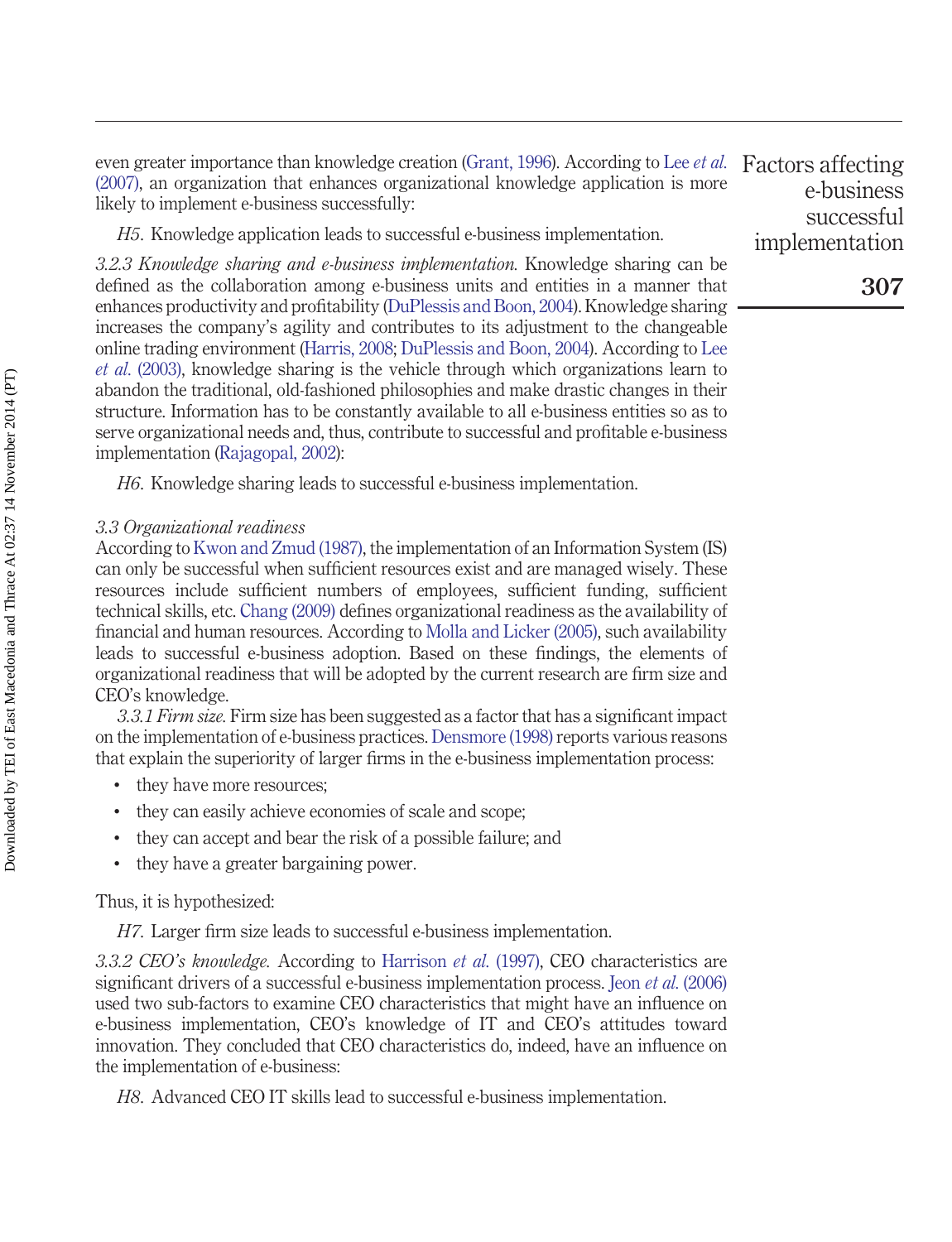[Figure 1](#page-5-0) summarizes all the above hypotheses, thus, presenting the proposed conceptual framework of the study. IJCOMA 24,4

#### **4. Research methodology**

*4.1 Sample of the study*

The proposed conceptual framework of the study was tested with the use of a newly developed questionnaire on a sample of Greek companies that have online involvement. The companies were selected randomly from a directory provided by the Greek Chamber of Commerce. The questionnaire was sent to the IS managers of these companies because of their relation to the subject and their extensive knowledge of e-business processes. Moreover, the selection of IS executives as key respondents ensured the validity of the results.

The questionnaire was sent by e-mail to a sample of 820 organizations. A reminder was sent two weeks later to those that failed to reply in the first place. The initial e-mail included an extensive cover letter explaining the objectives of the study and certifying data confidentiality. The final sample consisted of 213 companies (response rate of 26 per cent). The companies of the final sample operated in various industries. This differential helped avoid single-respondent bias.

The majority (27.3 per cent) of the companies of the sample belong to the "Electronics" industry (sector), while 16.5 per cent belong to the "Informatics" and 14.9 per cent to the "Food" industry. Moreover, 23.1 per cent of the companies employ fewer than 100 employees, 37.8 per cent of the companies of the sample employ 101- 250 employees, while 39.1 per cent employ more than 250 employees. Accordingly, the results indicate that the annual sales of 32.6 per cent of the companies of the sample are between €10,000,000 and 50,000,000, while the second larger category (29.2 per cent) includes companies with annual sales between  $\epsilon$ 1,000,000 and 10,000,000.

#### *4.2 Measures*

The questionnaire was based on items (questions) that have been used by various previous researchers [\(Bradford and Florin, 2003;](#page-16-10) Gold *et al.*[, 2001;](#page-17-21) [Bozbura, 2004;](#page-16-14) [Jeon](#page-18-9) *et al.*[, 2006;](#page-18-9) Lee *et al.*[, 2000;](#page-19-14) Lee *et al.*[, 2007\)](#page-19-3). All questions were translated to Greek and then back to English by another person, so the detection and consequent improvement of any discrepancies was possible. A 5-point Likert scale was used for the measurement of all factors ( $1 =$  "strongly disagree" to  $5 =$  "strongly agree"), except for the factor "firm size", that was measured with the use of two questions (number of employees and turnover for the last fiscal year). [Table I](#page-10-0) demonstrates the factors of the study, the number of items used and the studies from which they were adapted.

The measurement of the only dependent factor of the present study (e-business successful implementation) included three dimensions:

- (1) impact on trading;
- (2) impact on internal efficacy; and
- (3) impact on coordination (Lee *et al.*[, 2007\)](#page-19-3).

Three items were used of the measurement of each of these three dimensions.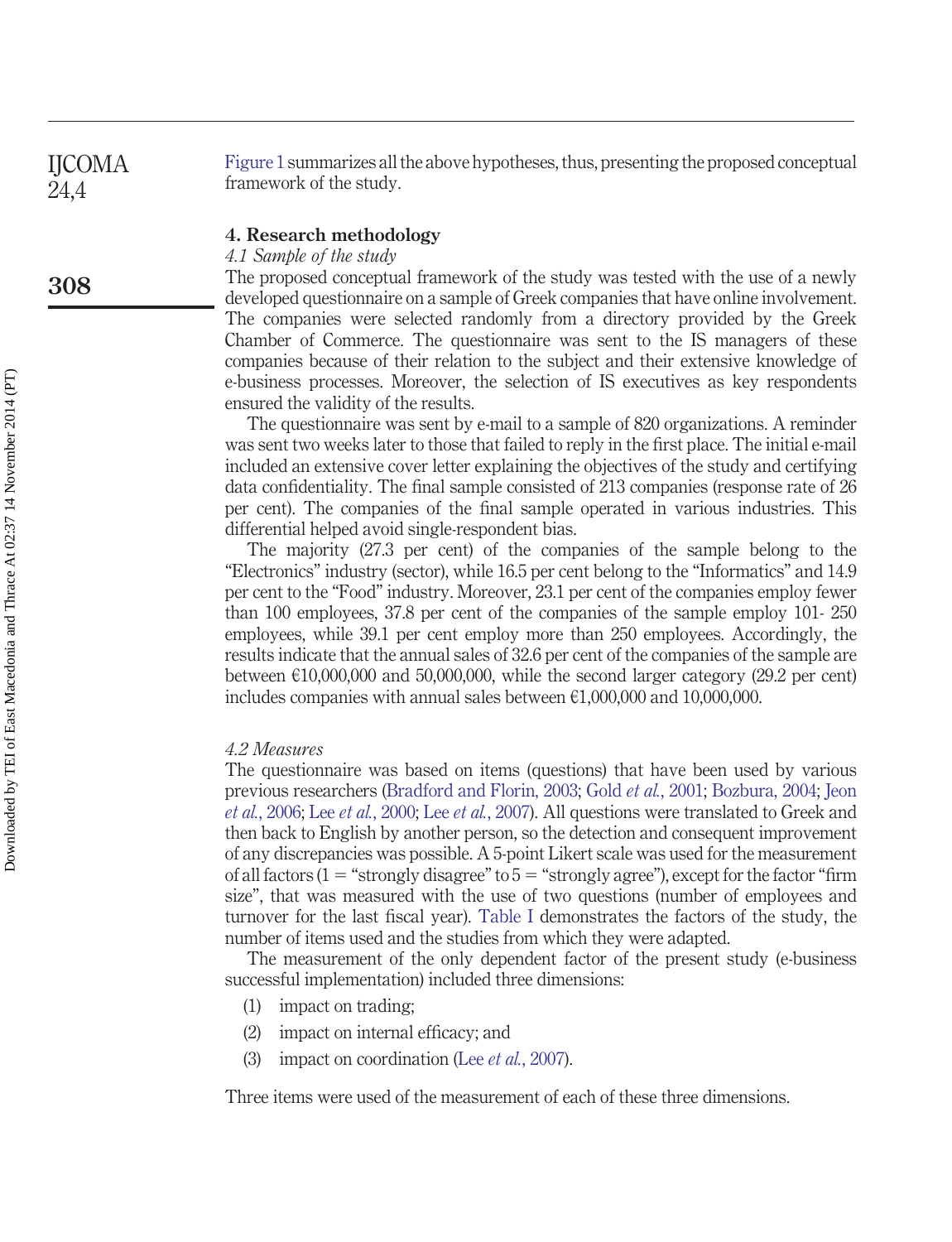<span id="page-10-0"></span>

| Factors                              | Items | Adapted from                          | Factors affecting<br>e-business |
|--------------------------------------|-------|---------------------------------------|---------------------------------|
| Training availability                | 3     | Bradford and Florin (2003)            |                                 |
| Technical expertise                  | 3     | McGowan and Madey (1998)              | successful                      |
| Knowledge level                      | 3     | Thong (1999)                          | implementation                  |
| Knowledge accumulation               | 4     | Gold <i>et al.</i> (2001)             |                                 |
| Knowledge application                | 5     | Gold et al. (2001); Bozbura (2004)    | 309                             |
| Knowledge sharing                    | 4     | Gold et al. (2001); Lee et al. (2000) |                                 |
| Firm size                            | 2     | Steinfield et al. (2002)              |                                 |
| CEO's knowledge                      | 3     | Jeon <i>et al.</i> $(2006)$           | Table I.                        |
| Successful E-business implementation | 9     | Lee <i>et al.</i> (2007)              | The measurement of the          |
| Total                                | 36    |                                       | factors of the study            |

### *4.3 Reliability and validity*

The measurement instrument that was utilized in the present study was tested for both its content and construct validity. The test for the content validity included:

- consultation with academics in the field;
- consultation with experienced practitioners; and
- pilot testing of the questionnaire.

The control for the construct validity was conducted in two steps. Each of the seven research factors was evaluated for its unidimensionality and reliability and for the goodness of fit to the proposed research model.

The examination of the unidimensionality of each of the research factors was conducted using explanatory factor analysis with the method of principal component analysis. Moreover, for the estimation of the reliability of these factors, the statistical measure "Cronbach alpha" was used. All tests concluded that the scales used were valid and reliable (see [Table II](#page-11-0) below for the main results). For the appropriate statistical analysis, the following measures were examined (Hair *et al.*[, 1995\)](#page-18-15):

- For determining the appropriateness of the factor analysis, the following measures were examined: "Bartlett's test of Sphericity" (it should be statistically significant at the 0.05 level) and the statistical "Kaiser–Meyer–Olkin" test (values over 0.8 were satisfactory, while values over 0.6 were acceptable).
- For determining the number of the extracted factors, the criterion of "eigenvalue" was used. Factors whose "eigenvalue" was over one were selected.
- For testing the significance of the items, their factor loadings were examined. For a sample size of more than 150 observations, a loading over 0.45 was considered significant.
- For testing the reliability of the factors, the "Cronbach alpha" measure was used. Values greater than 0.7 were considered to be valid.

Furthermore, the evaluation of the goodness of fit of each of the research factors to the proposed model was conducted using confirmatory factor analysis (CFA). All tests conducted produced satisfactory results (see [Table III](#page-11-1) above for the main results). More specifically, the following measures were examined [\(Schumacker and Lomax, 2010\)](#page-20-15):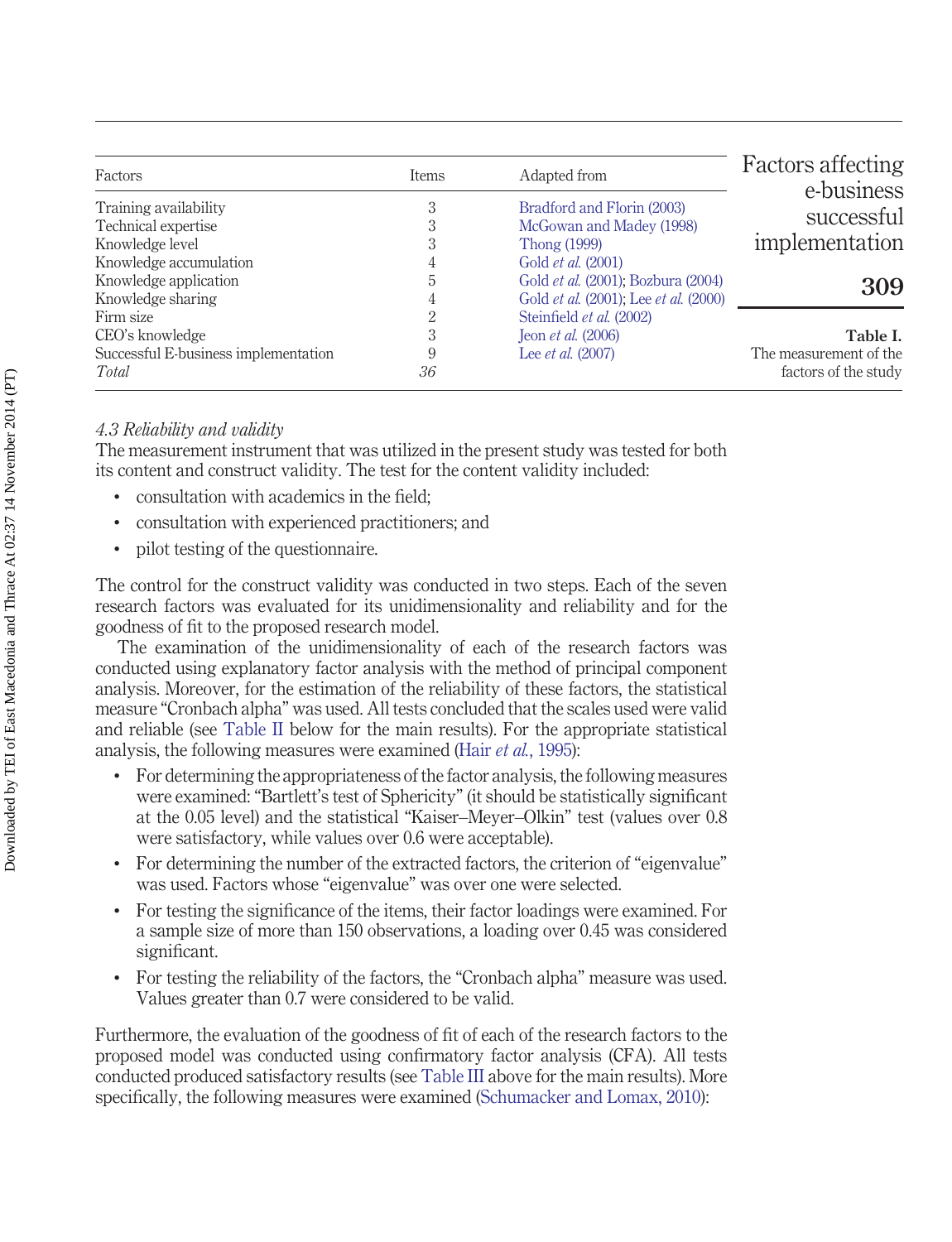<span id="page-11-0"></span>

| <b>IJCOMA</b><br>24,4                                                     | Variables                                                                                                                                                                                                                                                              | <b>KMO</b>                                                                                         |                                                | Bartlett's test<br>of sphericity                                                                        | Eigen-value                                                                            |                                                                                 | Total variance<br>explained $(\% )$                                                    |                                                                              | Cronbach's<br>alpha                                                                    |
|---------------------------------------------------------------------------|------------------------------------------------------------------------------------------------------------------------------------------------------------------------------------------------------------------------------------------------------------------------|----------------------------------------------------------------------------------------------------|------------------------------------------------|---------------------------------------------------------------------------------------------------------|----------------------------------------------------------------------------------------|---------------------------------------------------------------------------------|----------------------------------------------------------------------------------------|------------------------------------------------------------------------------|----------------------------------------------------------------------------------------|
| 310<br>Table II.<br>Estimation of<br>unidimensionality and<br>reliability | Training availability<br>Technical expertise<br>Knowledge level<br>Knowledge accumulation<br>Knowledge application<br>Knowledge sharing<br>CEO's knowledge<br>Impact on trading<br>Impact on internal efficiency<br>Impact on coordination<br><b>Note:</b> $*b < 0.01$ | 0.678<br>0.756<br>0.659<br>0.832<br>0.753<br>0.723<br>0.845<br>0.753<br>0.712<br>0.697             |                                                | 103.56*<br>78.12*<br>81.34*<br>$75.12*$<br>58.67*<br>121.54*<br>77.34*<br>89.65*<br>$101.61*$<br>66.91* | 1.654<br>1.542<br>2.023<br>1.862<br>1.112<br>2.124<br>2.564<br>2.981<br>1.546<br>1.782 |                                                                                 | 78.12<br>69.47<br>71.73<br>66.76<br>61.78<br>75.55<br>72.49<br>79.32<br>66.19<br>69.98 |                                                                              | 0.694<br>0.795<br>0.758<br>0.803<br>0.827<br>0.762<br>0.842<br>0.793<br>0.657<br>0.712 |
|                                                                           | Variables                                                                                                                                                                                                                                                              | $\chi^2$                                                                                           | df                                             | Normed $\chi^2$                                                                                         | <b>CR</b>                                                                              | VE(%)                                                                           | <b>RMSEA</b>                                                                           | <b>CFI</b>                                                                   | <b>GFI</b>                                                                             |
| Table III.<br>Estimation of the GFI                                       | Training availability<br>Technical expertise<br>Knowledge level<br>Knowledge accumulation<br>Knowledge application<br>Knowledge sharing<br>CEO's knowledge<br>Impact on trading<br>Impact on internal efficiency<br>Impact on coordination<br><b>Note:</b> $*b > 0.05$ | $25.54*$<br>19.63*<br>39.54*<br>12.68*<br>$7.81*$<br>29.15*<br>9.84*<br>14.75*<br>17.65*<br>24.56* | 8<br>6<br>7<br>5<br>3<br>6<br>4<br>5<br>8<br>5 | 3.19<br>3.27<br>5.65<br>2.54<br>2.60<br>4.86<br>2.46<br>2.95<br>2.21<br>4.91                            | 0.72<br>0.71<br>0.66<br>0.81<br>0.74<br>0.71<br>0.67<br>0.72<br>0.68<br>0.83           | 68.6<br>69.3<br>65.3<br>77.9<br>73.5<br>63.1<br>68.9<br>69.12<br>58.76<br>76.82 | 0.096<br>0.097<br>0.092<br>0.096<br>0.096<br>0.097<br>0.093<br>0.091<br>0.989<br>0.995 | 0.96<br>0.98<br>0.98<br>0.96<br>0.96<br>0.97<br>0.99<br>0.98<br>0.98<br>0.96 | 0.97<br>0.94<br>0.98<br>0.95<br>0.96<br>0.94<br>0.91<br>0.90<br>0.97<br>0.94           |

- <span id="page-11-1"></span>•  $\chi^2$ : It should be statistically insignificant ( $p > 0.05$ ) and exceed the value of df (degrees of freedom).
- *Normed*  $\chi^2$ : Values between 1 and 3 were desirable, while values between 1 and 5 were acceptable;
- *Construct reliability (CR)*: It should exceed the value of 0.7;
- *Variance extracted (VE)*: It should exceed 50 per cent;
- *Root mean square error of approximation (RMSEA)*: It should be less than 0.1; and
- *Comparative fit index (CFI)/goodness of fit index (GFI)*: These should be more than 0.9.

Moreover, second-order CFA was conducted for the three dimensions (impact on trading, impact on internal efficiency and impact on coordination) measuring the only dependent factor of the present study (e-business successful implementation). All statistical measures extracted from this analysis were within satisfactory levels.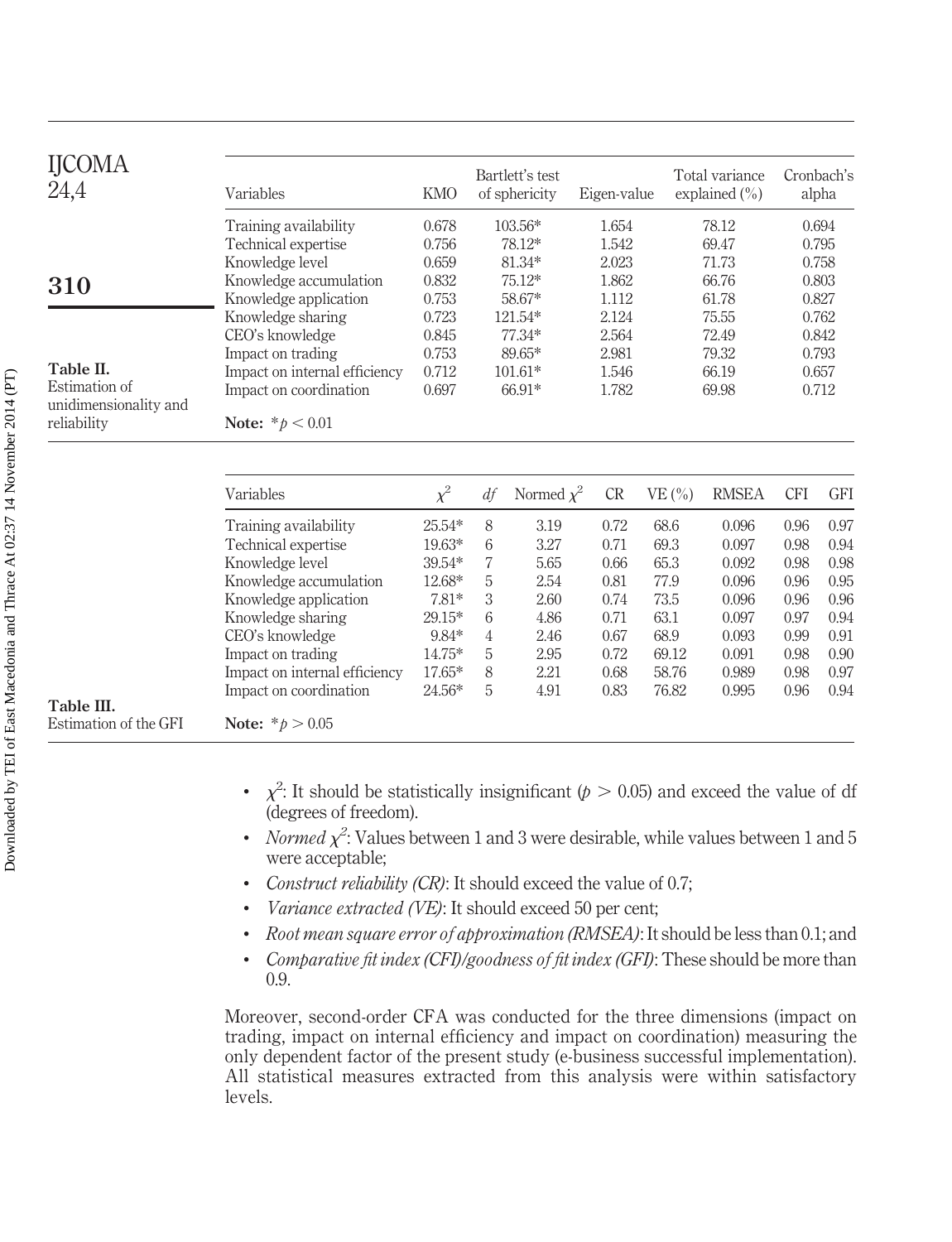#### **5. Results**

The examination of the Conceptual Framework was conducted with the use of the "SEM Technique" (Hair *et al.*[, 1995;](#page-18-15) [Kelloway, 1998\)](#page-18-16). For conducting the appropriate analysis, the statistical package LISREL 8.74 was used.

The estimation of the structural model was conducted with the maximum likelihood estimation method, which is the most widespread method of estimation [\(Kelloway,](#page-18-16) [1998\)](#page-18-16). The covariance matrix was used as the table of entry, and the extraction of the standardized completely solution was requested.

To evaluate the fit of the overall model,  $\chi^2 = 78.11$  with 16 df) and  $p = 0.0412$  were estimated. These values indicate a satisfactory fit of the data to the overall model. However, the sensitivity of the  $\chi^2$  statistic to the sample size enforces the control of other supplementary measures of evaluating the overall model, such as the "Normed- $\chi^{2n}$ " index (4.88), the RSMEA index (0.088), the CFI (0.96) and the GFI (0.95), that all indicate a very good fit. For the control of the measurement model, the significance of the factor loadings, the CR and the VE were estimated. Results indicated that all loadings are significant at the  $p < 0.05$  level. Additionally, the CR and the VE measures for all constructs were satisfactory.

[Table IV](#page-12-0) illustrates all relations between research factors, as they have been determined by the hypotheses of the study. A hypothesis is accepted when it has a *t*-value less than  $-1.96$  or larger than  $+1.96$ . Finally, the correlation coefficient (effect) takes values between  $-1$  and 1, with 1 or  $-1$  indicating perfect (positive or negative) correlation. A correlation value close to 0 indicates no association between the research factors. In the present study, the correlation coefficients of the significant paths are quite satisfactory.

In summary, four hypotheses were supported by the empirical data, while four hypotheses were rejected. It seems that the most important factors that have an impact on the successfulness of e-business implementation are "knowledge level" (impact = 0.86), "firm size" (0.65), "training availability" (0.55), and "knowledge sharing" (0.34) [\(Figure 2\)](#page-13-0). On the other had, despite the theoretical support, "technical expertise",

<span id="page-12-0"></span>

| <b>Hypotheses</b> | Path                                                                         | Effect | t-value | Result   |
|-------------------|------------------------------------------------------------------------------|--------|---------|----------|
| H1                | Training availability $\rightarrow$ e-business successful<br>implementation  | 0.55   | 5.96    | Accepted |
| H2                | Technical expertise $\rightarrow$ e-business successful<br>implementation    | 0.10   | 0.80    | Rejected |
| Н3                | Knowledge level $\rightarrow$ e-business successful<br>implementation        | 0.86   | 10.85   | Accepted |
| H4                | Knowledge accumulation $\rightarrow$ e-business<br>successful implementation | 0.27   | 1.56    | Rejected |
| H5                | Knowledge application $\rightarrow$ e-business<br>successful implementation  | 0.24   | 1.34    | Rejected |
| H6                | Knowledge sharing $\rightarrow$ e-business successful<br>implementation      | 0.34   | 3.24    | Accepted |
| H7                | Firm size $\rightarrow$ e-business successful<br>implementation              | 0.65   | 2.65    | Accepted |
| H8                | $CEOs$ knowledge $\rightarrow$ e-business successful<br>implementation       | 0.24   | 0.99    | Rejected |

Factors affecting e-business successful implementation

**Table IV.** Hypotheses testing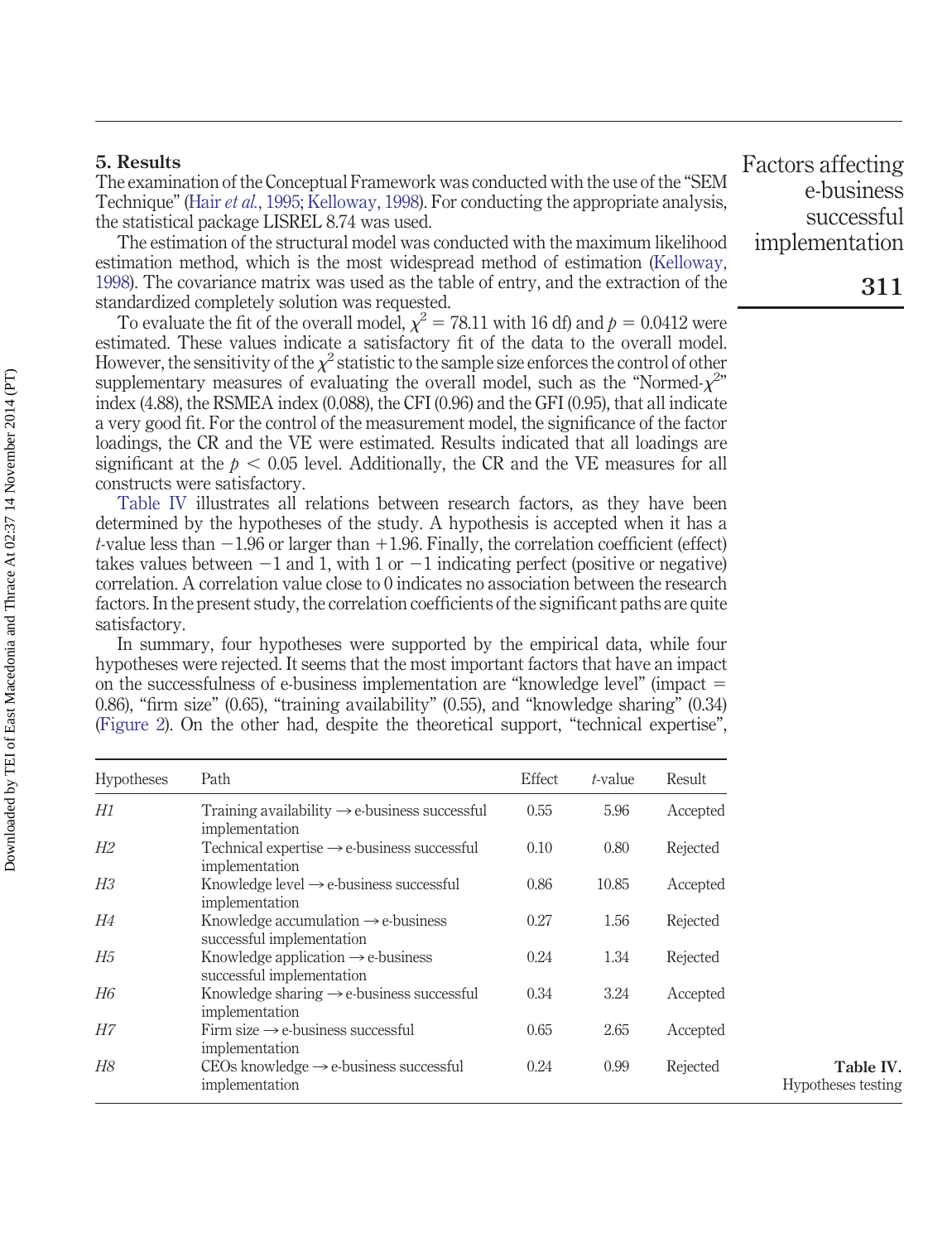<span id="page-13-0"></span>

"knowledge accumulation", "knowledge application" and "CEO's knowledge" were not found to be statistically related with successful e-business implementation.

#### **6. Conclusions**

The present study developed a model that examines the organizational capabilities that contribute to the successful implementation of e-business. The research model was based on the synthesis of previous studies, and the results of the statistical analysis revealed that "knowledge level", "training availability" and "knowledge sharing" are the most significant factors for successful e-business implementation. Moreover, the role of "firm size" was underlined by the empirical data. This finding technically means that as the number of employees' increase, the company has the ability to better adopt innovative technologies, such as e-business. From a managerial standpoint, this suggests that managers should support their efforts for growth and profit maximization along with e-business adoption and implementation.

The study investigated organizational capabilities using two dimensions ("organizational learning capabilities" and "knowledge management capabilities"), measured by three sub-factors each. The empirical analysis revealed that between these two dimensions, "organizational learning capabilities" seemed to be the most important for e-business implementing companies. More specifically, "knowledge level" and "training availability" were found to have a statistically significant impact on successful e-business implementation, while "technical expertise" failed to do so.

Therefore, it can be concluded that an organization that provides its employees with training has increased possibilities to accomplish a successful implementation of e-business processes. Moreover, an organization with knowledgeable employees that are familiar with the technology that supports e-business is more likely to compete successfully in an online environment. These findings are in line with previous studies, suggesting that employees have to be constantly trained to acquire knowledge and, therefore, be capable of successfully accomplishing their duties and contributing to e-business performance [\(Gibbs and Kraemer, 2004;](#page-17-16) Lee *et al.*[, 2007;](#page-19-3) [Park and Wentling,](#page-20-11) [2007\)](#page-20-11). Consequently, an adequate degree of training availability and e-business knowledge levels are absolutely necessary for successful e-business implementation and performance.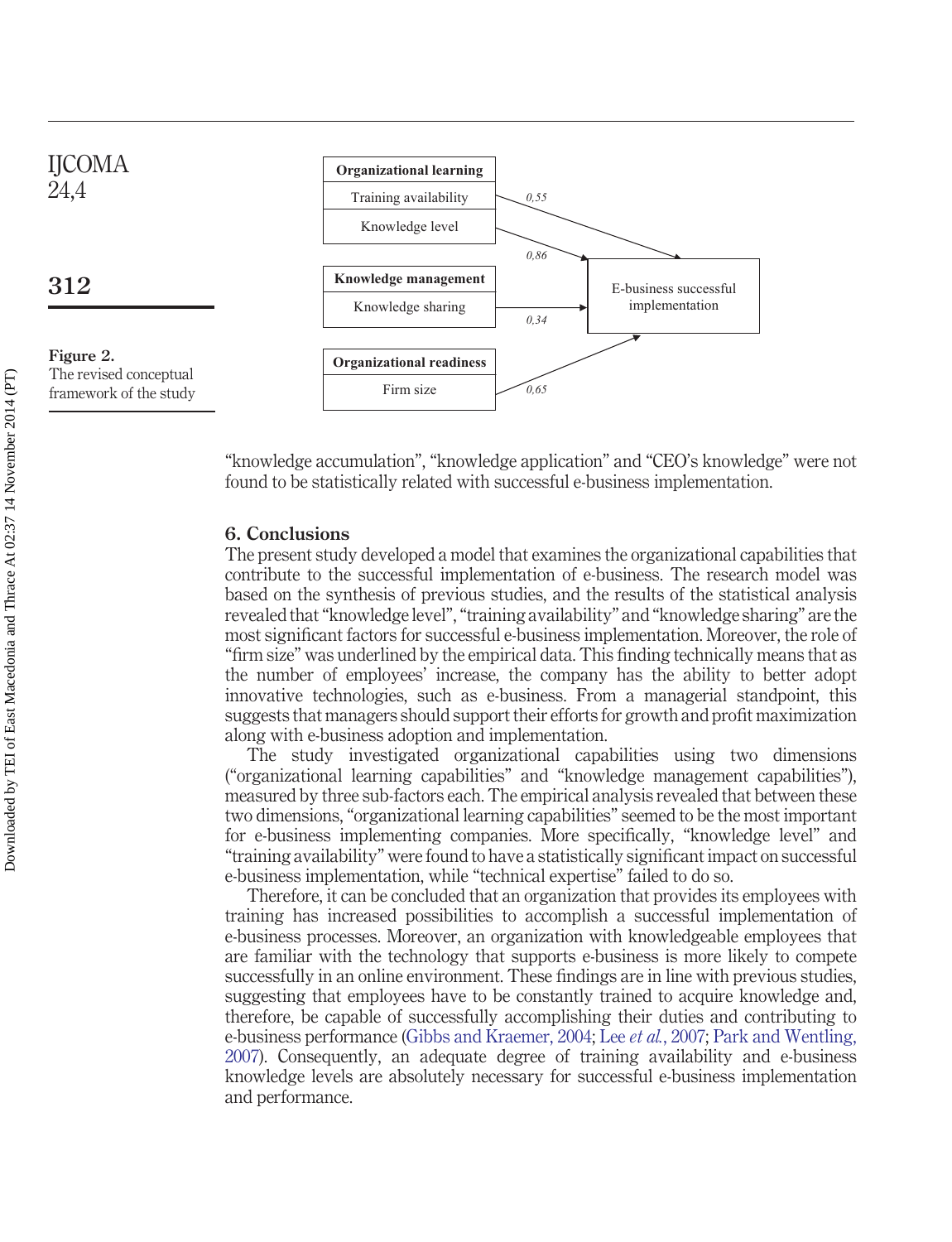On the other hand, results regarding the dimension of "knowledge management capabilities" revealed that only "knowledge sharing" has a statistically significant impact on successful e-business implementation, while "knowledge accumulation" and "knowledge application" do not. "Knowledge sharing" enables an e-business to succeed in managing internal and external organizational procedures and, hence, has a positive impact on the development of new effective solutions of e-business practices. Therefore, "knowledge sharing" is a significant capability that can help employees utilize knowledge effectively, organize knowledge and improve interactions and supply chain relationships among trading partners. Using "knowledge sharing" as a vehicle of transformation, organizations should reform their structure, so as to allow information to be disseminated freely among different departments and business partners.

## Factors affecting e-business successful implementation

#### *6.1 Discussion*

The results of the present study indicate that an e-business has to be capable of functioning within and beyond its organizational framework and not solely focusing on technological considerations. Toward that direction, factors of organizational learning (training availability and knowledge level) and knowledge management (knowledge sharing) should be of great importance regarding the successful implementation of e-business principles.

Hence, managers should bear in mind that focusing on technology is not the only critical success factor for e-business implementation. The empirical results indicate that the human factor (human capital) has a central role in successfully transforming every company into a modern digital organization. After all, the technology may be there, but employees of all organizational levels are the ones responsible for exploiting its advantages and developing a competitive advantage.

Therefore, managers should fully understand that a successful e-company is, first of all, a learning organization. Employees in such an organization should be trained on a continuous basis, so they can acquire additional knowledge and technical skills. Employee development should not only be pursued with traditional forms (e.g. seminars), but should also take other forms that significantly improve organizational cooperation and enhance organizational knowledge (e.g. workshops, meetings, focus groups, etc.). Such an approach would improve both technical skills and cooperation between employees, as the present study indicated that both are needed for successful e-business implementation.

Additionally, empirical results highlight the significance of knowledge sharing in the e-business implementation process. Such a finding indicates that managing intellectual and social organizational capital is crucial in meeting the objectives and requirements of e-business. Managers should build a coherent knowledge management infrastructure, so as to improve office efficiency (internal cooperation and knowledge sharing) and enhance the coordination with business partners (external cooperation and knowledge sharing).

More specifically, managers should implement incentive systems based on the sharing of organizational knowledge and make sure that all internal knowledge sharing barriers have been removed. If applied successfully, employees will feel comfortable to discuss and share their personal and organizational knowledge with their peers, hence, improving e-business implementation. Moreover, managers should establish long-term relationships with existing external partners to ensure that the sharing of knowledge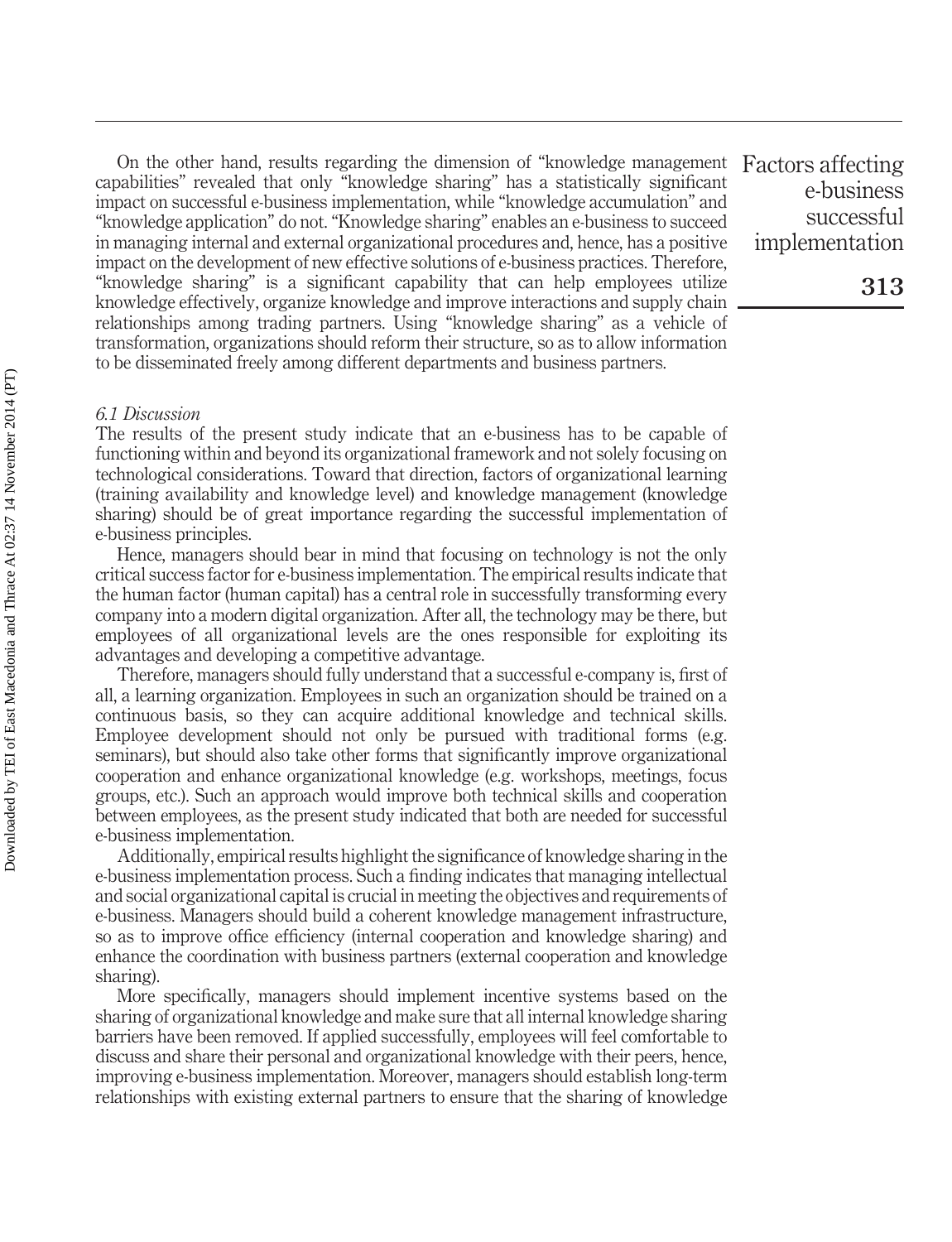| <b>IJCOMA</b><br>24,4 | and information is constant. Furthermore, new external partners should be selected on<br>the basis of their intention and capability to cooperate within a knowledge sharing<br>environment. All the above will, eventually, reform the traditional business structure,<br>creating an open system that collectively collects and manages knowledge. |
|-----------------------|------------------------------------------------------------------------------------------------------------------------------------------------------------------------------------------------------------------------------------------------------------------------------------------------------------------------------------------------------|
|                       | Considering the critical factors for successful e-business implementation emphasized                                                                                                                                                                                                                                                                 |

Considering the critical factors for successful e-business implementation emphasized in the present study, the following suggestions are made:

- (1) organizational learning:
	- organizations should view employee training as an investment, not as an expense; and
	- organizations should provide extensive training related to e-business practices.

Continuous training will improve the level of technical and managerial expertise, empowering employees to interact successfully within the e-business environment. Only by constantly updating the existing pool of employee knowledge will the company be able to maintain a personnel that is dedicated to providing added value e-business services (internally and externally).

- (2) knowledge management:
	- organizations should have a standardized reward system for sharing knowledge; and
	- organizations should design processes to facilitate knowledge sharing across functional boundaries and among business partners.

First, sharing of internal and external knowledge will improve the capability of an organization to adjust itself to the rapidly changing needs of the external environment. Second, knowledge sharing will improve the decision-making process, as decisions will be based on enhanced knowledge (valuable, updated, constantly available). Because knowledge is a vital part of e-business activities (it is the main data input), the better the quality of the information, the better the performance of the system.

#### *6.2 Limitations and future research*

A first limitation is the use of self reported scales to measure the constructs of the proposed conceptual framework. Self-reported answers may be exaggerated or respondents may be too embarrassed (or skeptical) to reveal certain information and may also forget pertinent details. Despite these disadvantages, the use of self-reported scales has been strongly defended by the literature, as it is the only available method for certain categories of research [\(John and Robins, 1994;](#page-18-17) [McDonald, 2008;](#page-19-17) [Paulhus and Vazire, 2007\)](#page-20-18).

Moreover, the present study provides a static picture of e-business implementation in Greece, lacking a longitudinal and international approach. It would be interesting to examine the proposed conceptual framework in different time periods and countries so as to further validate its findings. The comparison between various European countries would be an interesting direction for future research, as such an approach would be able to detect differences between countries with different economic realities and cultures (e.g. countries of the North vs countries of the South). Finally, a future study might include more organizational factors in its research model, as the present study only examined learning capacity and knowledge capability factors.

**314**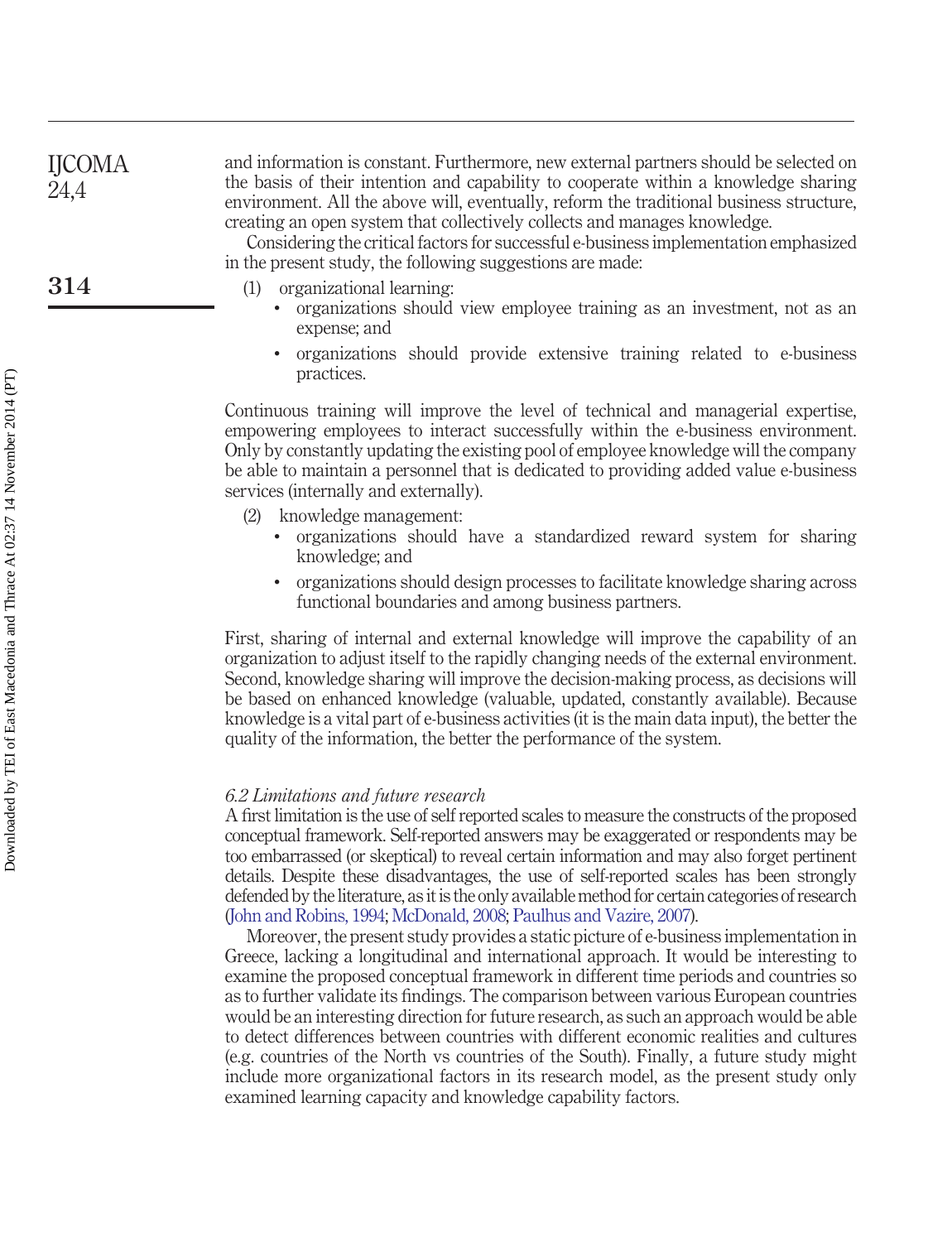#### **References**

- <span id="page-16-11"></span>Andreu, L., Aldas, J., Bigne, J.E. and Mattila, A.S. (2010), "An analysis of e-business adoption and its impact on relational quality in travel agency–supplier relationships", *[Tourism](http://www.emeraldinsight.com/action/showLinks?crossref=10.1016%2Fj.tourman.2009.08.004) [Management](http://www.emeraldinsight.com/action/showLinks?crossref=10.1016%2Fj.tourman.2009.08.004)*, Vol. 31 No. 3, pp. 777-787.
- <span id="page-16-3"></span>Aragon-Correa, J.A., Garcia-Morales, V.J. and Cordon-Pozo, E. (2007), "Leadership and organisational learning's role on innovation and performance: lessons from Spain", *[Industrial Marketing Management](http://www.emeraldinsight.com/action/showLinks?crossref=10.1016%2Fj.indmarman.2005.09.006&isi=000246046200008)*, Vol. 36 No. 3, pp. 349-359.
- <span id="page-16-16"></span>Argote, L., McEvily, B. and Reagans, R. (2003), "Managing knowledge in organisations: an interactive framework and review of emerging themes", *[Management Science](http://www.emeraldinsight.com/action/showLinks?crossref=10.1287%2Fmnsc.49.4.571.14424&isi=000182677200016)*, Vol. 49 No. 4, pp. 571-582.
- <span id="page-16-12"></span>Argyris, C. and Schoen, D.A. (1996), *Organisational Learning II: Theory, Method, and Practice*, Addison-Wesley, Reading, MA.
- <span id="page-16-15"></span>Armbrecht, F.M.R., Jr., Chapas, R.B., Chappelow, C.C., Farris, G.F., Friga, P.N., Hartz, C.A., Mciivaine, M.E., Postle, S.R. and Whitwell, G.E. (2001), "Knowledge management in research and development", *[Research Technology Management](http://www.emeraldinsight.com/action/showLinks?isi=000169630200008)*, Vol. 44 No. 4, pp. 28-41.
- <span id="page-16-1"></span>Ash, C.G. and Burn, J.M. (2003), "A strategic framework for the management of ERP enabled e-business change", *[European Journal of Operational Research](http://www.emeraldinsight.com/action/showLinks?crossref=10.1016%2FS0377-2217%2802%2900556-8&isi=000180346100012)*, Vol. 146 No. 2, pp. 374-387.
- <span id="page-16-7"></span>Avizienis, A., Laprie, J.-C. and Randell, B. (2000), "Fundamental concepts of dependability", *Third Information Survibility Workshops (ISW)*, Boston, MA.
- <span id="page-16-0"></span>Babbar, S., Addae, H., Gosen, J. and Prasad, S. (2008), "Organizational factors affecting supply chains in developing countries", *[International Journal of Commerce and Management](http://www.emeraldinsight.com/action/showLinks?system=10.1108%2F10569210810907155)*, Vol. 18 No. 3, pp. 234-251.
- <span id="page-16-6"></span>Baker, W.E. and Sinkula, J.M. (2005), "Market orientation and the new product paradox", *[Journal](http://www.emeraldinsight.com/action/showLinks?crossref=10.1111%2Fj.1540-5885.2005.00145.x&isi=000232773400003) [of Product Innovation Management](http://www.emeraldinsight.com/action/showLinks?crossref=10.1111%2Fj.1540-5885.2005.00145.x&isi=000232773400003)*, Vol. 22 No. 6, pp. 483-502.
- <span id="page-16-8"></span>Bello, D.C., Lohtia, R. and Sangtani, V. (2004), "An institutional analysis of supply chain innovations in global marketing channels", *[Industrial Marketing Management](http://www.emeraldinsight.com/action/showLinks?crossref=10.1016%2Fj.indmarman.2003.08.011&isi=000187971800009)*, Vol. 33 No. 1, pp. 57-64.
- <span id="page-16-5"></span>Bhakoo, V. and Chan, C. (2011), "Collaborative implementation of e-business processes within the health-care supply chain: the Monash pharmacy project", *[Supply Chain Management: An](http://www.emeraldinsight.com/action/showLinks?system=10.1108%2F13598541111127173&isi=000290828500004) [International Journal](http://www.emeraldinsight.com/action/showLinks?system=10.1108%2F13598541111127173&isi=000290828500004)*, Vol. 16 No. 3, pp. 184-193.
- <span id="page-16-2"></span>Bordonaba-Juste, V., Lucia-Palacios, L. and Polo-Redondo, Y. (2012a), "The influence of organizational factors on e-business use: analysis of firm size", *[Marketing Intelligence and](http://www.emeraldinsight.com/action/showLinks?system=10.1108%2F02634501211211984) [Planning](http://www.emeraldinsight.com/action/showLinks?system=10.1108%2F02634501211211984)*, Vol. 30 No. 2, pp. 212-229.
- <span id="page-16-4"></span>Bordonaba-Juste, V., Lucia-Palacios, L. and Polo-Redondo, Y. (2012b), "Antecedents and consequences of e-business adoption for European retailers", *[Internet Research](http://www.emeraldinsight.com/action/showLinks?system=10.1108%2F10662241211271536&isi=000312470700001)*, Vol. 22 No. 5, pp. 532-550.
- <span id="page-16-9"></span>Borges, M., Hoppen, N. and Luce, B.F. (2009), "Information technology impact on market orientation in e-business", *[Journal of Business Research](http://www.emeraldinsight.com/action/showLinks?crossref=10.1016%2Fj.jbusres.2008.10.010&isi=000267303500006)*, Vol. 62 No. 9, pp. 883-890.
- <span id="page-16-14"></span>Bozbura, F.T. (2004), "Measurement and application of intellectual capital in Turkey", *[Learning](http://www.emeraldinsight.com/action/showLinks?system=10.1108%2F09696470410538251) [Organisation](http://www.emeraldinsight.com/action/showLinks?system=10.1108%2F09696470410538251)*, Vol. 11 Nos 4/5, pp. 357-367.
- <span id="page-16-10"></span>Bradford, M. and Florin, J. (2003), "Examining the role of innovation diffusion factors on the implementation success of enterprise resource planning systems", *[International Journal of](http://www.emeraldinsight.com/action/showLinks?crossref=10.1016%2FS1467-0895%2803%2900026-5) [Accounting Information Systems](http://www.emeraldinsight.com/action/showLinks?crossref=10.1016%2FS1467-0895%2803%2900026-5)*, Vol. 4 No. 3, pp. 205-225.
- <span id="page-16-13"></span>Cegarra-Navarro, J.G., Jimenez, D.J. and Martinez, C.E.A. (2007), "Implementing e-business through organisational learning: an empirical investigation in SMEs", *[International Journal](http://www.emeraldinsight.com/action/showLinks?crossref=10.1016%2Fj.ijinfomgt.2007.01.001&isi=000246743300004) [of Information Management](http://www.emeraldinsight.com/action/showLinks?crossref=10.1016%2Fj.ijinfomgt.2007.01.001&isi=000246743300004)*, Vol. 27 No. 3, pp. 173-186.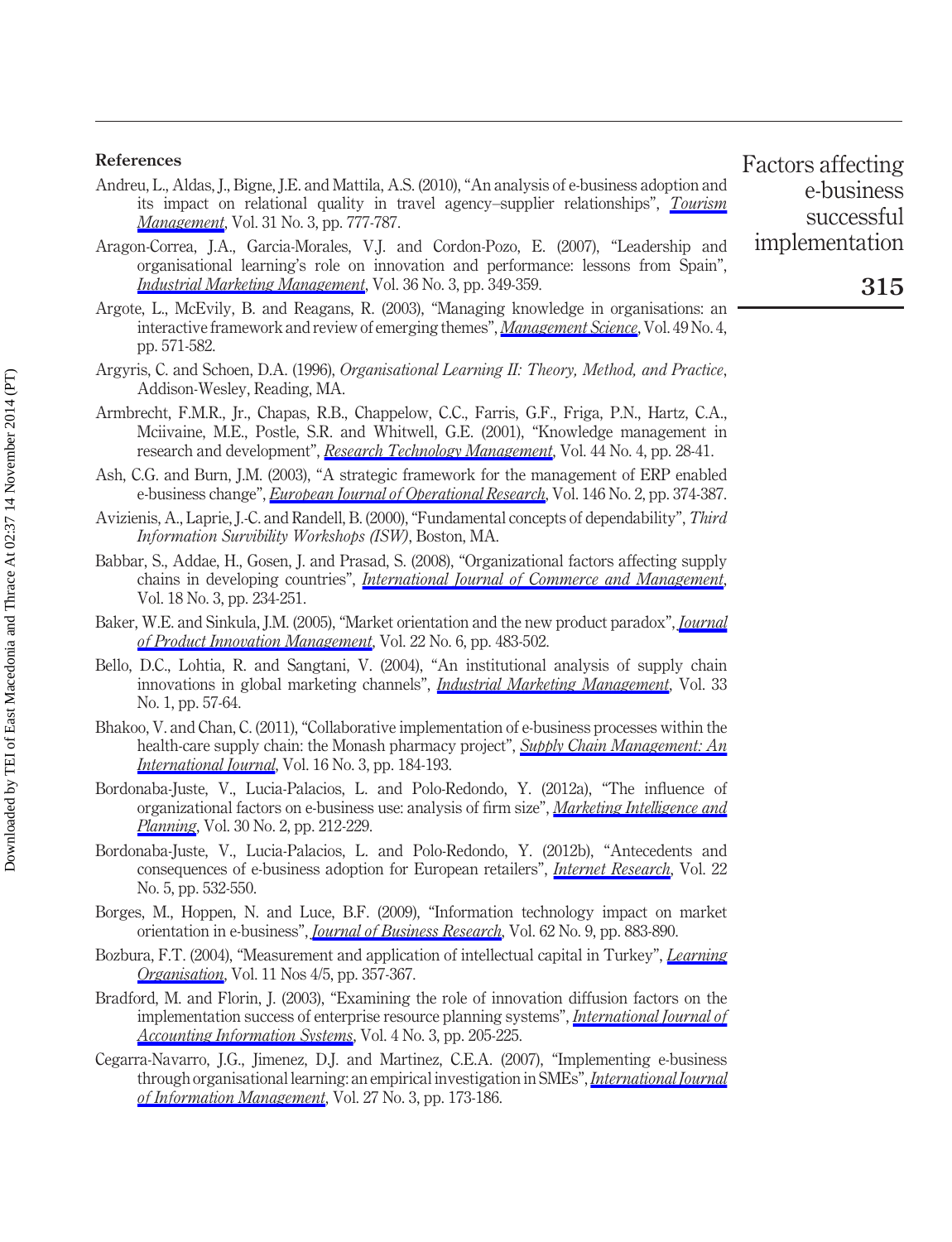<span id="page-17-18"></span><span id="page-17-17"></span><span id="page-17-13"></span><span id="page-17-12"></span><span id="page-17-11"></span><span id="page-17-10"></span><span id="page-17-9"></span><span id="page-17-7"></span><span id="page-17-4"></span><span id="page-17-3"></span>

| <b>IJCOMA</b><br>24,4 | Chang, C.L. (2001), "A study on the core competences and competitive advantages of Taiwan's<br>TFT-LCD industry", Master's thesis, Department of Business Administration and<br>Technology Management, National Chiao Tung University.    |
|-----------------------|-------------------------------------------------------------------------------------------------------------------------------------------------------------------------------------------------------------------------------------------|
|                       | Chang, H.-L. (2009), "A roadmap to adopting emerging technology in e-business: an empirical<br>study", Information Systems and E-Business Management, Vol. 12 No. 3, pp. 124-132.                                                         |
| 316                   | Chong, A.Y.-L., Ooi, K.-B., Lin, B. and Tang, S.Y. (2009), "Influence of interorganizational<br>relationships on SMEs' e-business adoption", <i>Internet Research</i> , Vol. 19 No. 3, pp. 313-331.                                       |
|                       | Christensen, C.M. (1997), The Innovator's Dilemma, HPS Press, Boston, MA.                                                                                                                                                                 |
|                       | Clark, T. and Fincham, R. (2002), Critical Consulting: New Perspectives on the Management Advice<br><i>Industry</i> , Blackwell Publishers, Oxford.                                                                                       |
|                       | Davenport, T.H. and Prusak, L. (1998), Working Knowledge: How Organisations Manage What<br>They Know, Harvard Business School Press, Boston, MA.                                                                                          |
|                       | Davidson, M.A. (2001), "Security for eBusiness", <i>Information Security Technical Report</i> , Vol. 6<br>No. 2, pp. 80-94.                                                                                                               |
|                       | Day, G.S. (1999), "Misconceptions about market orientation", <i>Journal of Marketing Focused</i><br><i>Management</i> , Vol. 4 No. 1, pp. 5-16.                                                                                           |
|                       | DeLong, D.W. and Fahey, L. (2000), "Diagnosing cultural barriers to knowledge management",<br>Academy of Management Executive, Vol. 14 No. 4, pp. 113-127.                                                                                |
|                       | Dennis, C., Merrilees, B., Jayawardhena, C. and Wright, L.T. (2009), "E-consumer behaviour",<br><b>European Journal of Marketing, Vol. 43 Nos 9/10, pp. 1121-1139.</b>                                                                    |
|                       | Densmore, B. (1998), "EDI vs. the new kids", Computerworld Emmerce, available at:<br>www.computerworld.com/home/emmerce.nsf//all/980406edi (accessed 21 March 2010).                                                                      |
|                       | DeYoung, R., Lang, W.W. and Nolle, D.L. (2007), "How the internet affects output and performance<br>at community banks", <i>Journal of Banking and Finance</i> , Vol. 31 No. 4, pp. 1033-1060.                                            |
|                       | Dittmar, H. and Drury, J. (2000), "Self-image – is it in the bag? A qualitative comparison between<br>"ordinary" and "excessive" consumers", <i>Journal of Economic Psychology</i> , Vol. 21 No. 2,<br>pp. 109-142.                       |
|                       | Dubelaar, C., Sohal, A. and Savic, V. (2005), "Benefits, impediments and critical success factors in<br>B2C e-business adoption", <i>Technovation</i> , Vol. 25 No. 11, pp. 1251-1262.                                                    |
|                       | DuPlessis, M. and Boon, J.A. (2004), "Knowledge management in eBusiness and customer<br>relationship management: South African case study findings", <i>International Journal of</i><br>Information Management, Vol. 24 No. 1, pp. 73-86. |
|                       | Fernback, J. (1997), "The individual within the collective: virtual ideology and the realization of<br>collective principles", in Virtual Culture, Sage, London, pp. 36-54.                                                               |
|                       | Flanes, L.G. (2001), People Skills For Project Managers, Management Concepts, Vienna, VA.                                                                                                                                                 |
|                       | Gerwin, D. and Kolodny, H. (1992), Management of Advanced Manufacturing Technology:<br>Strategy, Organisation, and Innovation, John Wiley and Sons, New York, NY.                                                                         |
|                       | Gibbs, J.L. and Kraemer, K. (2004), "Cross-country investigation of the determinants of scope of<br>e-commerce use: an institutional approach", Electronic Markets, Vol. 14 No. 2, pp. 124-137.                                           |

- <span id="page-17-20"></span><span id="page-17-16"></span><span id="page-17-15"></span><span id="page-17-14"></span><span id="page-17-8"></span><span id="page-17-6"></span><span id="page-17-5"></span><span id="page-17-2"></span><span id="page-17-1"></span><span id="page-17-0"></span>Glass, N. (1998), *Management Masterclass: A Practical Guide to the New Realities of Business*, Nicholas Brealey, Sonoma, CA.
- <span id="page-17-21"></span>Gold, A.H., Malhotra, A. and Segars, A.H. (2001), "Knowledge management: an organisational capabilities perspective", *[Journal of Management Information Systems](http://www.emeraldinsight.com/action/showLinks?isi=000169621900008)*, Vol. 18 No. 1, pp. 185-214.
- <span id="page-17-19"></span>Grant, R.M. (1996), "Toward a knowledge-based theory of the firm", *[Strategic Management](http://www.emeraldinsight.com/action/showLinks?crossref=10.1002%2F%28SICI%291097-0266%28199602%2917%3A2%3C109%3A%3AAID-SMJ796%3E3.0.CO%3B2-P&isi=A1996TV72700002) [Journal](http://www.emeraldinsight.com/action/showLinks?crossref=10.1002%2F%28SICI%291097-0266%28199602%2917%3A2%3C109%3A%3AAID-SMJ796%3E3.0.CO%3B2-P&isi=A1996TV72700002)*, Vol. 17 No. 2, pp. 109-122.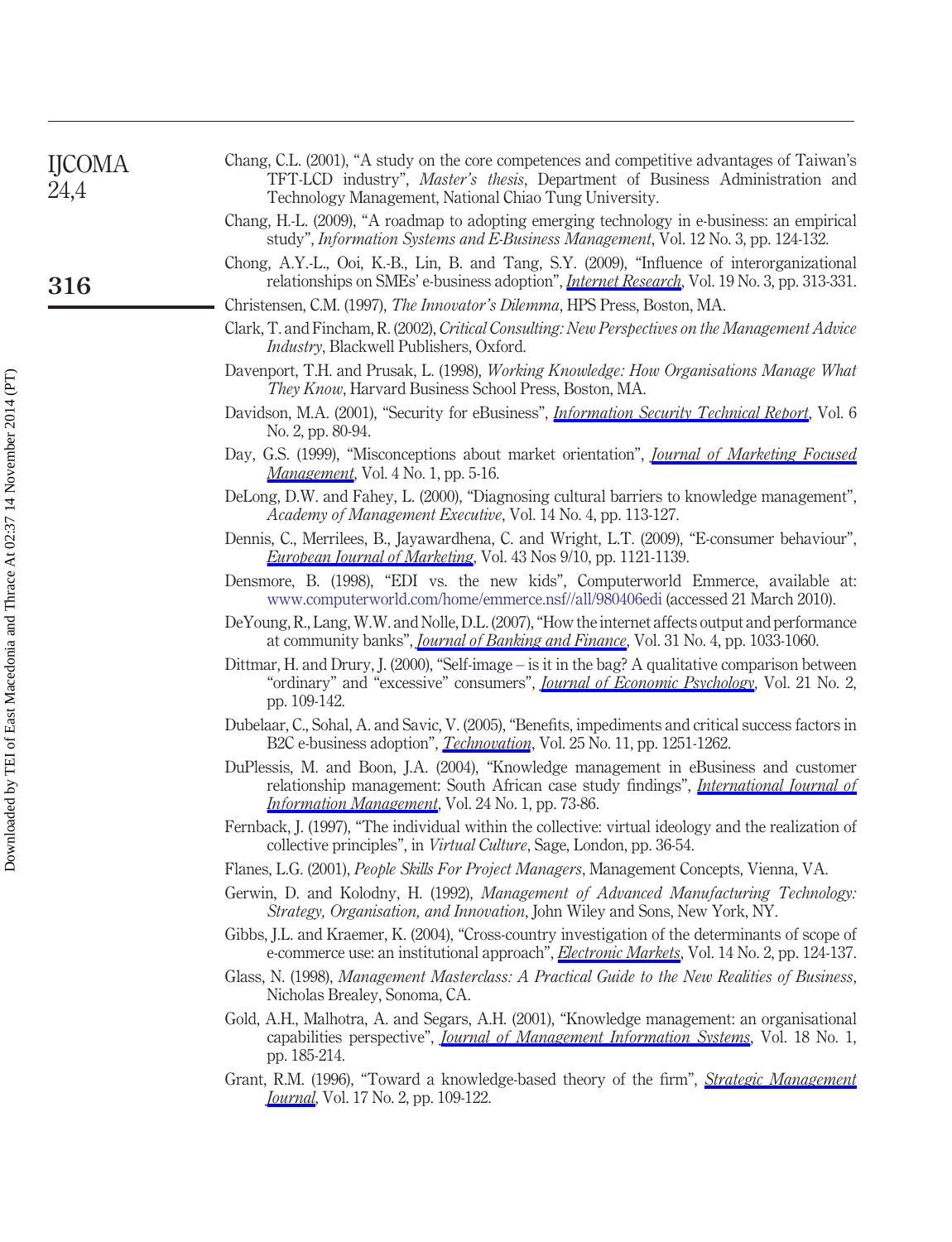|                                                                               | pp. 7          |
|-------------------------------------------------------------------------------|----------------|
|                                                                               | Harbone, F     |
|                                                                               | <b>Eur</b>     |
|                                                                               | Harris, R.J.   |
|                                                                               | <u>Jouri</u>   |
|                                                                               | Harrison, L    |
|                                                                               | of in          |
|                                                                               | <b>Syste</b>   |
|                                                                               | Helms, M.N     |
|                                                                               | cust           |
|                                                                               | Com            |
|                                                                               | Hertwig, N.    |
|                                                                               | the (<br>pp. 2 |
|                                                                               | Heusinkvel     |
|                                                                               | deve           |
|                                                                               | capa           |
|                                                                               | Horner-Lor     |
|                                                                               | char           |
| Downloaded by TEI of East Macedonia and Thrace At 02:37 14 November 2014 (PT) | pp. 6          |
|                                                                               | Horton, R.I    |
|                                                                               | tech           |
|                                                                               | Hsu, Y.H. a    |
|                                                                               | the r          |
|                                                                               | <u>Socie</u>   |
|                                                                               | Huang, X.,     |
|                                                                               | impl           |
|                                                                               | Vol.           |
|                                                                               | Huber, G.F     |
|                                                                               | <u>Orgi</u>    |
|                                                                               | Jeon, B., Ha   |

- <span id="page-18-15"></span>Hair, F., Anderson, R., Tatham, R. and Black, W. (1995), *Multivariate Data Analysis with Readings*, 4th ed., Prentice-Hall International, London. Factors affecting e-business
- <span id="page-18-7"></span>Hamel, G. (2001), "Bringing silicon valley inside", *Harvard Business Review*, Vol. 77 No. 5, pp. 71-86.
- <span id="page-18-2"></span>here, A. (2003), "Creating project climate for successful product innovation", *[European Journal of Innovation Management](http://www.emeraldinsight.com/action/showLinks?system=10.1108%2F14601060310475273)*, Vol. 6 No. 2, pp. 118-132.
- <span id="page-18-5"></span>(2008), "Improving tacit knowledge transfer within SMEs through e-collaboration", *[Journal of European Industrial Training](http://www.emeraldinsight.com/action/showLinks?system=10.1108%2F03090590910950587)*, Vol. 33 No. 3, pp. 215-231.
- <span id="page-18-14"></span>D.A., Mykytyn, P. and Riemenschneider, C. (1997), "Executive decisions about adoption of information technology in small business: theory and empirical tests", *[Information](http://www.emeraldinsight.com/action/showLinks?crossref=10.1287%2Fisre.8.2.171&isi=A1997XL88700005) [Systems Research](http://www.emeraldinsight.com/action/showLinks?crossref=10.1287%2Fisre.8.2.171&isi=A1997XL88700005)*, Vol. 8 No. 2, pp. 171-195.
- <span id="page-18-12"></span>M., Ahmadi, M., Jih, W.J.K. and Ettkin, L.P. (2008), "Technologies in support of mass customization strategy: exploring the linkages between e-commerce and knowledge", *[Computers in Industry](http://www.emeraldinsight.com/action/showLinks?crossref=10.1016%2Fj.compind.2007.09.003&isi=000254818000003)*, Vol. 59 No. 4, pp. 351-363.
- <span id="page-18-0"></span>I. (2012), "Institutional effects in the adoption of e-business-technology: evidence from the German automotive supplier industry", *[Information and Organization](http://www.emeraldinsight.com/action/showLinks?crossref=10.1016%2Fj.infoandorg.2012.06.002)*, Vol. 22 No. 14, pp. 252-272.
- <span id="page-18-4"></span>ld, S., Benders, J. and Van den Berg, R. (2009), "From market sensing to new concept elopment in consultancies: the role of information processing and organisational capabilities", *[Technovation](http://www.emeraldinsight.com/action/showLinks?crossref=10.1016%2Fj.technovation.2009.02.003&isi=000267452000001)*, Vol. 29 No. 8, pp. 509-516.
- <span id="page-18-3"></span>ng, P. and Schoenberg, R. (2002), "Does e-business require different leadership racteristics? An empirical investigation", *[European Management Journal](http://www.emeraldinsight.com/action/showLinks?crossref=10.1016%2FS0263-2373%2802%2900112-3)*, Vol. 20 No. 6, 611-619.
- <span id="page-18-13"></span>P., Buck, T., Waterson, P.E. and Clegg, C.W. (2001), "Explaining intranet use with the nology acceptance model", *[Journal of information technology](http://www.emeraldinsight.com/action/showLinks?crossref=10.1080%2F02683960110102407&isi=000173909600005)*, Vol. 16 No. 4, pp. 237-249.
- <span id="page-18-8"></span>and Fang, W. (2009), "Intellectual capital and new product development performance: the mediating role of organisational learning capability", *[Technological Forecasting and](http://www.emeraldinsight.com/action/showLinks?crossref=10.1016%2Fj.techfore.2008.03.012&isi=000266645200009) [Social Change](http://www.emeraldinsight.com/action/showLinks?crossref=10.1016%2Fj.techfore.2008.03.012&isi=000266645200009)*, Vol. 76 No. 5, pp. 664-677.
- <span id="page-18-1"></span>Kristal, M.M. and Schroeder, R.G. (2008), "Linking learning and effective process lementation to mass customisation capability", *[Journal of Operations Managemen](http://www.emeraldinsight.com/action/showLinks?crossref=10.1016%2Fj.jom.2007.11.002&isi=000260442200004)*, 26 No. 6, pp. 714-729.
- <span id="page-18-10"></span>P. (1991), "Organisational learning: the contributing processes and the literatures", *[Organisational Science](http://www.emeraldinsight.com/action/showLinks?crossref=10.1287%2Forsc.2.1.88&isi=000208105700006)*, Vol. 2 No. 1, pp. 88-115.
- <span id="page-18-9"></span>Jeon, B., Han, K. and Lee, M. (2006), "Determining factors for the adoption of e-business: the case of SMEs in Korea", *[Applied Economics](http://www.emeraldinsight.com/action/showLinks?crossref=10.1080%2F00036840500427262)*, Vol. 38 No. 3, pp. 1905-1916.
- <span id="page-18-17"></span>John, O.P. and Robins, R.W. (1994), "Accuracy and bias in self-perception: individual differences in self-enhancement and the role of narcissism", *[Journal of Personality and Social Psychology](http://www.emeraldinsight.com/action/showLinks?crossref=10.1037%2F0022-3514.66.1.206&isi=A1994MQ11000018)*, Vol. 66 No. 1, pp. 206-219.
- <span id="page-18-11"></span>Johnson, W.H.A. (1999), "An integrative taxonomy of intellectual capital: measuring the stock and flow of intellectual capital components in the firm", *[International Journal of Technology](http://www.emeraldinsight.com/action/showLinks?crossref=10.1504%2FIJTM.1999.002788&isi=000082565400011) [Management](http://www.emeraldinsight.com/action/showLinks?crossref=10.1504%2FIJTM.1999.002788&isi=000082565400011)*, Vol. 18 Nos 5/6/7/8, pp. 562-575.
- <span id="page-18-6"></span>Kacen, J.J. and Lee, J.A. (2002), "The influence of culture on consumer impulsive buying behavior", *[Journal of Consumer Psychology](http://www.emeraldinsight.com/action/showLinks?crossref=10.1207%2FS15327663JCP1202_08&isi=000176607300008)*, Vol. 12 No. 2, pp. 163-176.
- <span id="page-18-16"></span>Kelloway, E.K. (1998), *Using LISREL for Structural Equation Modeling: A Researcher's Guide*, Sage, Thousand Oaks, CA.

successful

implementation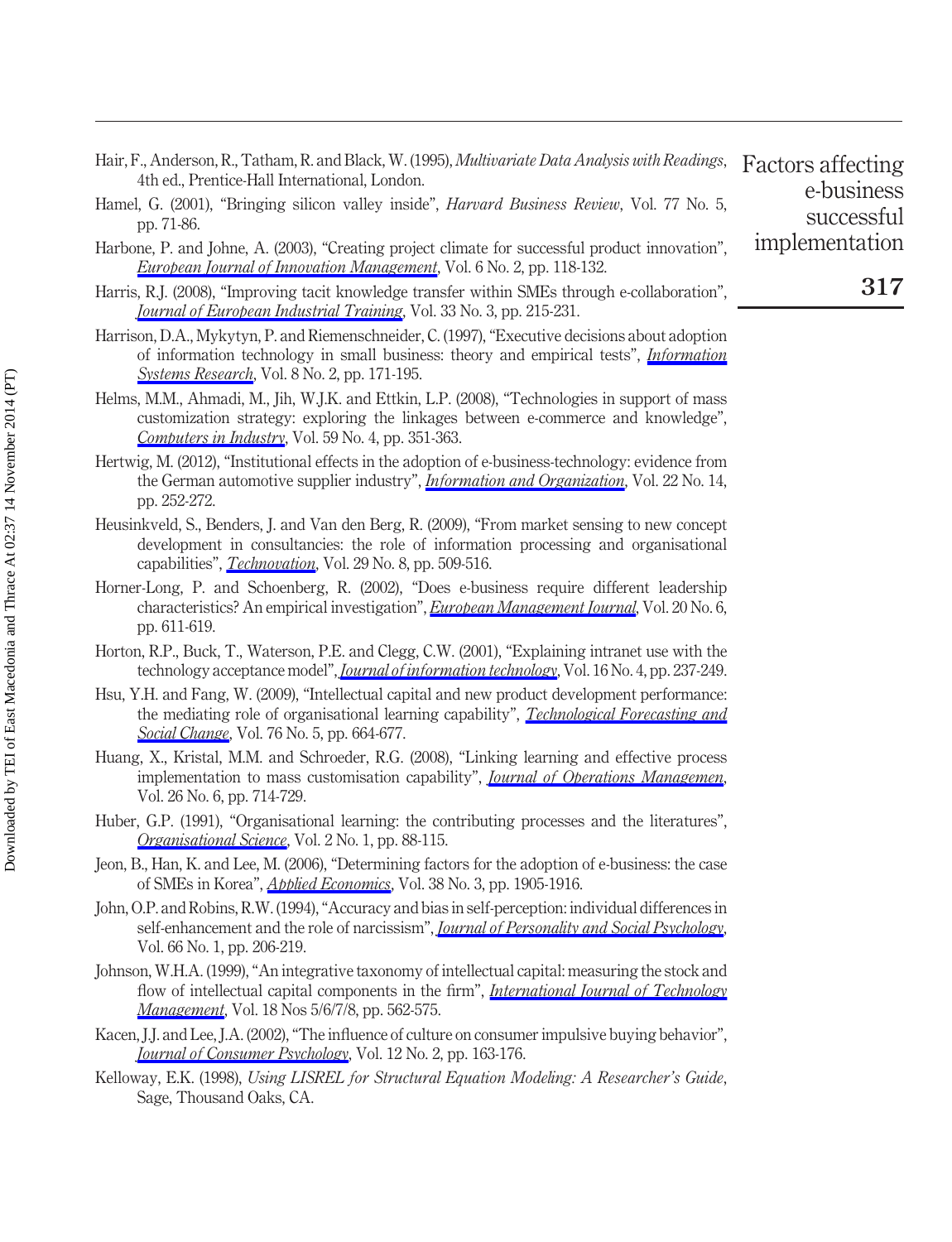<span id="page-19-15"></span><span id="page-19-10"></span><span id="page-19-6"></span><span id="page-19-5"></span><span id="page-19-4"></span><span id="page-19-1"></span>

| IJCOMA<br>24,4 | Kervenoael, R., Selcen, D., Aykac, O. and Palmer, M. (2009), "Online social capital: understanding<br>e-impulse buying in practise", <i>Journal of Retailing and Consumer Services</i> , Vol. 16 No. 4,<br>pp. 320-328.                           |
|----------------|---------------------------------------------------------------------------------------------------------------------------------------------------------------------------------------------------------------------------------------------------|
|                | Kohli, A.K. and Jaworski, B.J. (1990), "Market orientation: the construct, research propositions,<br>and managerial implications", <i>Journal of Marketing</i> , Vol. 54 No. 2, pp. 1-18.                                                         |
| 318            | Kwon, T. and Zmud, R. (1987), "Unifying the fragmented models of information systems<br>implementation", <i>Critical issues in Information Systems Research</i> , Vol. 4 No. 2, pp. 227-251.                                                      |
|                | Lai, J.-Y. and Ong, C.-S. (2010), "Assessing and managing employees for embracing change: a<br>multiple-item scale to measure employee readiness for e-business", <i>Technovation</i> , Vol. 30<br>No. 1, pp. 76-85.                              |
|                | Lai, J.-Y. and Yang, C.-C. (2009), "Effects of employees' perceived dependability on success of<br>enterprise applications in e-business", <i>Industrial Marketing Management</i> , Vol. 38 No. 3,<br>pp. 263-274.                                |
|                | Lai, J. Y., Kan, C.-W. and Ulhas, K.R. (2012), "Impacts of employee participation and trust on<br>e-business readiness, benefits, and satisfaction", <i>Information Systems and e-Business</i><br><i>Management</i> , Vol. 11 No. 2, pp. 265-285. |
|                | Laitinen, E.K. (2002), "A dynamic performance measurement system: evidence from small Finnish<br>technology companies", <i>Scandinavian Journal of Management</i> , Vol. 18 No. 1, pp. 65-99.                                                     |
|                | Lee, C., Lee, G. and Lin, H.F. (2007), "The role of organisational capabilities in successful e-business<br>implementation", <i>Business Process Management Journal</i> , Vol. 13 No. 5, pp. 677-693.                                             |
|                | Lee, H.L., So, K.C. and Tang, C.S. (2000), "The value of information sharing in a two-level supply<br>chain", <i>Management Science</i> , Vol. 46 No. 5, pp. 626-643.                                                                             |
|                | Lee, S. and Kim, B.G. (2009), "Factors affecting the usage of intranet: a confirmatory study",<br><i>Computers in Human Behaviour</i> , Vol. 25 No. 1, pp. 191-201.                                                                               |
|                | Lee, S.C., Pak, B.Y. and Lee, H.G. (2003), "Business value of B2B electronic commerce: the critical<br>role of inter-firm collaboration", <i>Electronic Commerce Research and Applications</i> , Vol. 2<br>No. 4, pp. 350-361.                    |
|                | Lin, H.-F. (2008), "Empirically testing innovation characteristics and organizational learning<br>capabilities in e-business implementation success", <i>Internet Research</i> , Vol. 18 No. 1,<br>pp. 60-78.                                     |
|                | Lin, H.-F. and Lin, S.-M. (2008), "Determinants of e-business diffusion: a test of the technology<br>diffusion perspective", <i>Technovation</i> , Vol. 28 No. 3, pp. 135-145.                                                                    |

- <span id="page-19-14"></span><span id="page-19-12"></span><span id="page-19-11"></span><span id="page-19-9"></span><span id="page-19-8"></span><span id="page-19-7"></span><span id="page-19-3"></span><span id="page-19-2"></span>Lynn, B.E. (1999), "Culture and intellectual capital management: a key factor in successful ICM implementation", *[International Journal of Technology Management](http://www.emeraldinsight.com/action/showLinks?crossref=10.1504%2FIJTM.1999.002790&isi=000082565400013)*, Vol. 18 Nos 5/6/7/8, pp. 591-603.
- <span id="page-19-17"></span>McDonald, J.D. (2008), "Measuring personality constructs: the advantages and disadvantages of self-reports, informant reports and behavioural assessments", *Enquire*, Vol. 1 No. 1, pp. 1-19.
- <span id="page-19-16"></span>McGowan, M.K. and Madey, G.R. (1998), "The influence of organisational structure and organisational learning factors on the extent of EDI implementation in US firms", *[Information Resource Management Journal](http://www.emeraldinsight.com/action/showLinks?crossref=10.4018%2Firmj.1998070102)*, Vol. 11 No. 3, pp. 17-27.
- <span id="page-19-0"></span>Mainetti, L., Paiano, R., Bolchini, D. and Pandurino, A. (2012), "Dialogue-based modeling of rich Internet applications: the Rich-IDM approach", *[International Journal of Web Information](http://www.emeraldinsight.com/action/showLinks?system=10.1108%2F17440081211241941) [Systems](http://www.emeraldinsight.com/action/showLinks?system=10.1108%2F17440081211241941)*, Vol. 8 No. 2, pp. 157-180.
- <span id="page-19-13"></span>Melville, N., Kraemer, K. and Gurbaxani, V. (2004), "Information technology and organisational performance: an integrative model of IT business value", *[MIS Quarterly](http://www.emeraldinsight.com/action/showLinks?isi=000221862100007)*, Vol. 28 No. 2, pp. 283-322.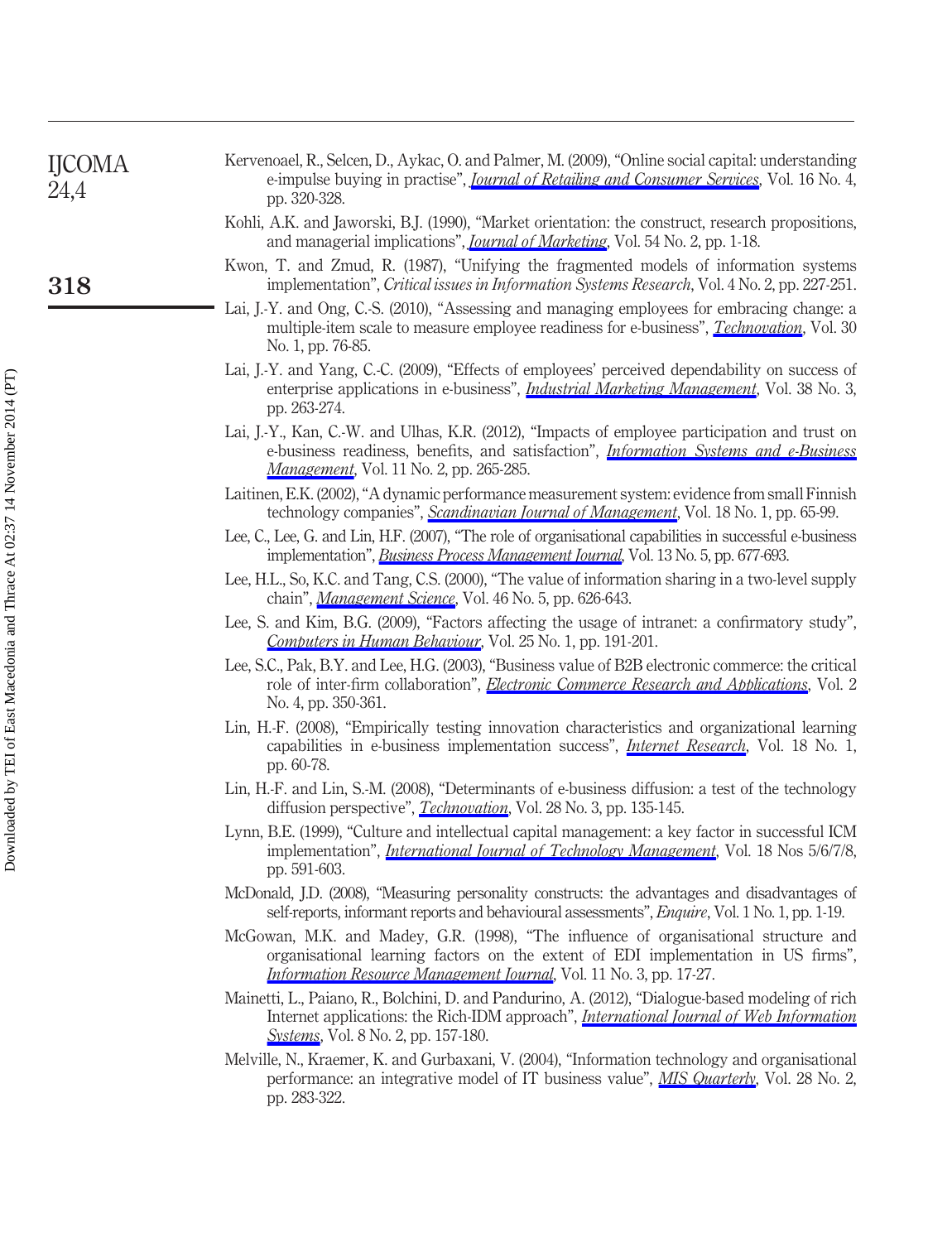<span id="page-20-18"></span><span id="page-20-14"></span><span id="page-20-11"></span><span id="page-20-9"></span><span id="page-20-5"></span><span id="page-20-4"></span><span id="page-20-2"></span>

| Molla, A. and Licker, P.S. (2005), "eCommerce adoption in developing countries: a model and<br>instrument", <i>Information and Management</i> , Vol. 42 No. 6, pp. 877-899.<br>Nelson, D.L. and Quick, J.C. (1996), <i>Organisational Behavior: The Essentials</i> , West Publishing, St.<br>Paul, MN. | <b>Factors affecting</b><br>e-business<br>successful |  |
|--------------------------------------------------------------------------------------------------------------------------------------------------------------------------------------------------------------------------------------------------------------------------------------------------------|------------------------------------------------------|--|
| Onetti, A., Zucchella, A., Jones, M.V. and McDougall-Covin, P.P. (2012), "Internationalization,<br>innovation and entrepreneurship: business models for new technology-based firms",<br>Journal of Management and Governance, Vol. 16 No. 3, pp. 337-368.                                              | implementation<br>319                                |  |
| Park, J.H. and Wentling, T. (2007), "Factors associated with transfer of training in workplace<br>e-learning", <i>Journal of Workplace Learning</i> , Vol. 19 No. 5, pp. 311-329.                                                                                                                      |                                                      |  |
| Pastoriza, D., Arino, M.A. and Ricart, J.E. (2008), "Ethical managerial behaviour as an antecedent<br>of organisational social capital", <i>Journal of Business Ethics</i> , Vol. 78 No. 3, pp. 329-342.                                                                                               |                                                      |  |
| Paulhus, D.L. and Vazire, S. (2007), "The self-report method", in Robins, R.W., Fraley, R.C. and<br>Krueger, R.F. (Eds), <i>Handbook of Research Methods in Personality Psychology</i> , The Guilford<br>Press, London, pp. 224-239.                                                                   |                                                      |  |
| Pfeffer, J. (1994), Competitive Advantage through People: Unleashing the Power of the Work Force,<br>Harvard Business School Press, Boston, MA.                                                                                                                                                        |                                                      |  |
| Rajagopal, R. (2002), "An innovation-diffusion view of implementation of enterprise resource<br>planning (ERP) systems and development of a research model", <i>Information and</i><br><i>Management</i> , Vol. 40 No. 2, pp. 87-114.                                                                  |                                                      |  |
| Rook, D.W. (1987), "The buying impulse", <i>Journal of Consumer Research</i> , Vol. 14 No. 2,<br>pp. 189-199.                                                                                                                                                                                          |                                                      |  |
| Sauer, C. and Willcocks, L. (2003), "Establishing the business of the future: the role of<br>organisational architecture and information technologies", <i>European Management</i><br><i>Journal</i> , Vol. 21 No. 4, pp. 497-508.                                                                     |                                                      |  |
| Schreiber, G., Akkermans, H., Anjewierden, Hoog, A., Shadbolt, P. and De Velde, N.W.V. (1999),<br>Knowledge Engineering and Management: The Commonkads Methodology, MIT Press, MA.                                                                                                                     |                                                      |  |
| Schulz, A. and Hoegl, M. (2006), "Knowledge creation in new product development projects",<br><i>Journal of Management, Vol. 32 No. 2, pp. 1-27.</i>                                                                                                                                                   |                                                      |  |
| Schumacker, R.E. and Lomax, R.G. (2010), A Beginner's Guide to Structural Equation Modeling,<br>Routledge Academic, New York, NY.                                                                                                                                                                      |                                                      |  |

- <span id="page-20-17"></span><span id="page-20-15"></span><span id="page-20-13"></span><span id="page-20-12"></span><span id="page-20-10"></span><span id="page-20-6"></span><span id="page-20-0"></span>Steinfield, C., Adelaar, T. and Lai, Y.-J. (2002), "Integrating brick and mortar locations with e-commerce: understanding synergy opportunities", *Hawaii International Conference on Systems Sciences*, *Big Island, HI*, 7-10 January.
- <span id="page-20-16"></span>Thong, J.Y.L. (1999), "An integrated model of information systems adoption in small business", *Journal of Management Information Systems*, Vol. 15 No. 4, pp. 187-214.
- <span id="page-20-8"></span>Tsai, M.-T., Li, E.Y., Lee, K.-W. and Tung, W.-H. (2011), "Beyond ERP implementation: the moderating effect of knowledge management on business performance", *[Total Quality](http://www.emeraldinsight.com/action/showLinks?crossref=10.1080%2F14783363.2010.529638) [Management](http://www.emeraldinsight.com/action/showLinks?crossref=10.1080%2F14783363.2010.529638)*, Vol. 22 No. 2, pp. 131-144.
- <span id="page-20-7"></span>Tseng, F.-M., Chiu, Y. and Chen, J. (2007), "Measuring business performance in the high-tech industry: a case study of Taiwan's large-sized TFT-LCD panel companies", *[Omega](http://www.emeraldinsight.com/action/showLinks?crossref=10.1016%2Fj.omega.2007.07.004&isi=000259851900018)*, Vol. 37 No. 3, pp. 686-697.
- <span id="page-20-1"></span>Whittle, A. (2006), "The paradoxical repertoires of management consultancy", *[Journal of](http://www.emeraldinsight.com/action/showLinks?system=10.1108%2F09534810610676635&isi=000240247700002) [Organisational Change Management](http://www.emeraldinsight.com/action/showLinks?system=10.1108%2F09534810610676635&isi=000240247700002)*, Vol. 19 No. 4, pp. 424-436.
- <span id="page-20-3"></span>Wiengarten, F., Humphreys, P., McKittrick, A. and Fynes, B. (2012), "Investigating the impact of E-business applications on supply chain collaboration in the German automotive